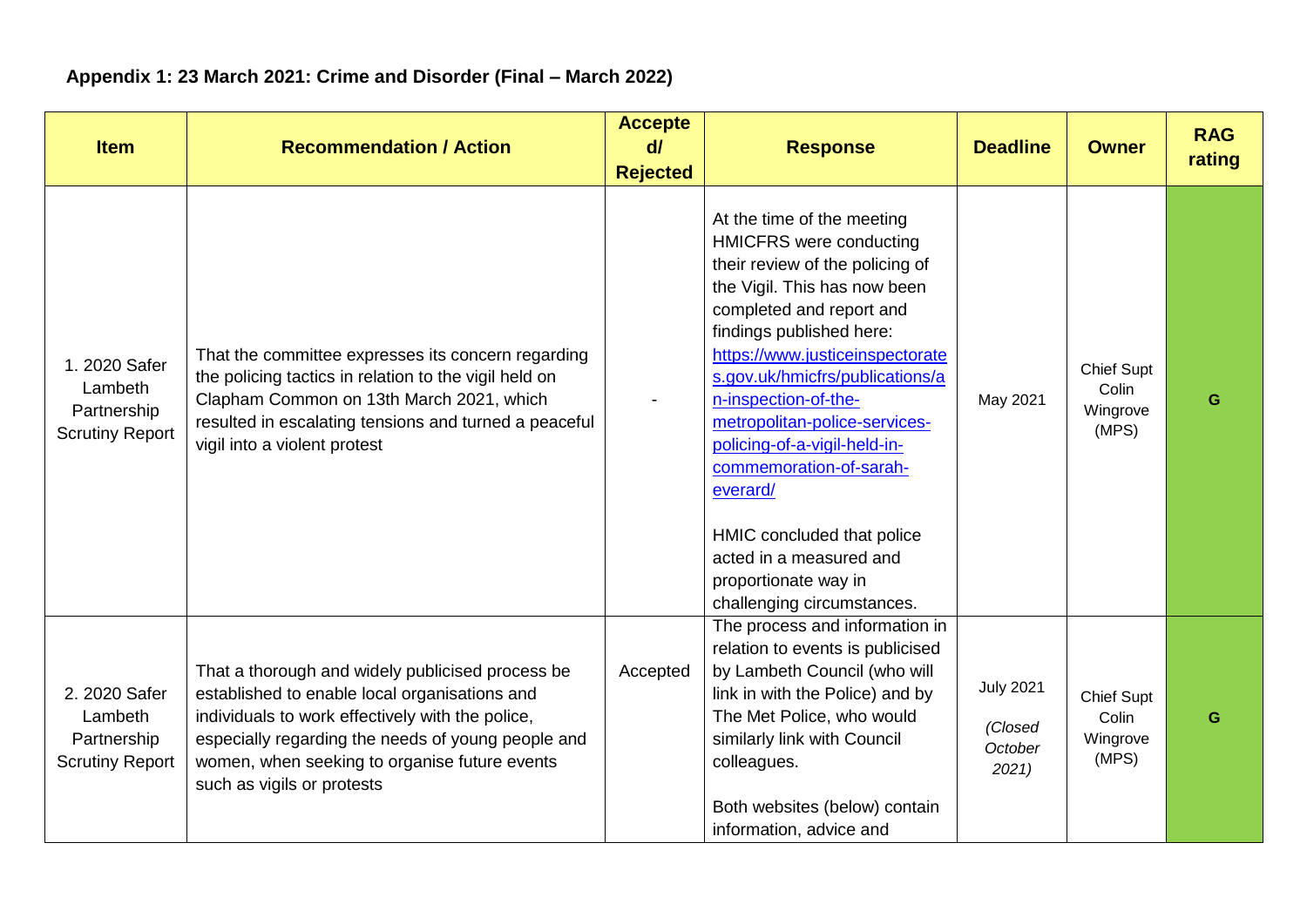| <b>Item</b>                                                       | <b>Recommendation / Action</b>                                                                                                                                                                                                                                                                                                                                                                                                                    | <b>Accepte</b><br>d/ | <b>Response</b>                                                                                                                                                                                                                                                                                                                                                                                           | <b>Deadline</b> | <b>Owner</b>                             | <b>RAG</b><br>rating |
|-------------------------------------------------------------------|---------------------------------------------------------------------------------------------------------------------------------------------------------------------------------------------------------------------------------------------------------------------------------------------------------------------------------------------------------------------------------------------------------------------------------------------------|----------------------|-----------------------------------------------------------------------------------------------------------------------------------------------------------------------------------------------------------------------------------------------------------------------------------------------------------------------------------------------------------------------------------------------------------|-----------------|------------------------------------------|----------------------|
|                                                                   |                                                                                                                                                                                                                                                                                                                                                                                                                                                   | <b>Rejected</b>      | contact information. On the<br>Met website there is an online<br>form, and this then routes the<br>enquiry to the appropriate<br>team or borough.<br>https://eventlambeth.co.uk/org<br>anising/planning-your-event/<br>https://www.met.police.uk/tua/t<br>ell-us-about/eo/af/events-<br>processions/<br>Where additional support is<br>required, this should be<br>flagged in the application<br>process. |                 |                                          |                      |
| 3. 2020 Safer<br>Lambeth<br>Partnership<br><b>Scrutiny Report</b> | To stress the importance of local policing and the<br>need for a more thorough information sharing<br>process between the BCU and any centralised Met<br>units deployed in Lambeth which places more weight<br>on the local knowledge and expertise of officers<br>based in the borough when it comes to decision<br>making, and to seek assurances from GLA Deputy<br>Mayor for Crime and policing on this point and how it<br>might be achieved | Accepted             | The BCU already has a<br>process to work with<br>centralised units such as TSG<br>and the Violent Crime Task<br>Force to brief them and involve<br>community members in this<br>when they start their<br>deployments to the borough in<br>order to provide local context<br>and knowledge. Both TSG and<br>VCTF are now investing more<br>in community engagement with<br>local boroughs following this   | May 2021        | Chief Supt<br>Colin<br>Wingrove<br>(MPS) | G                    |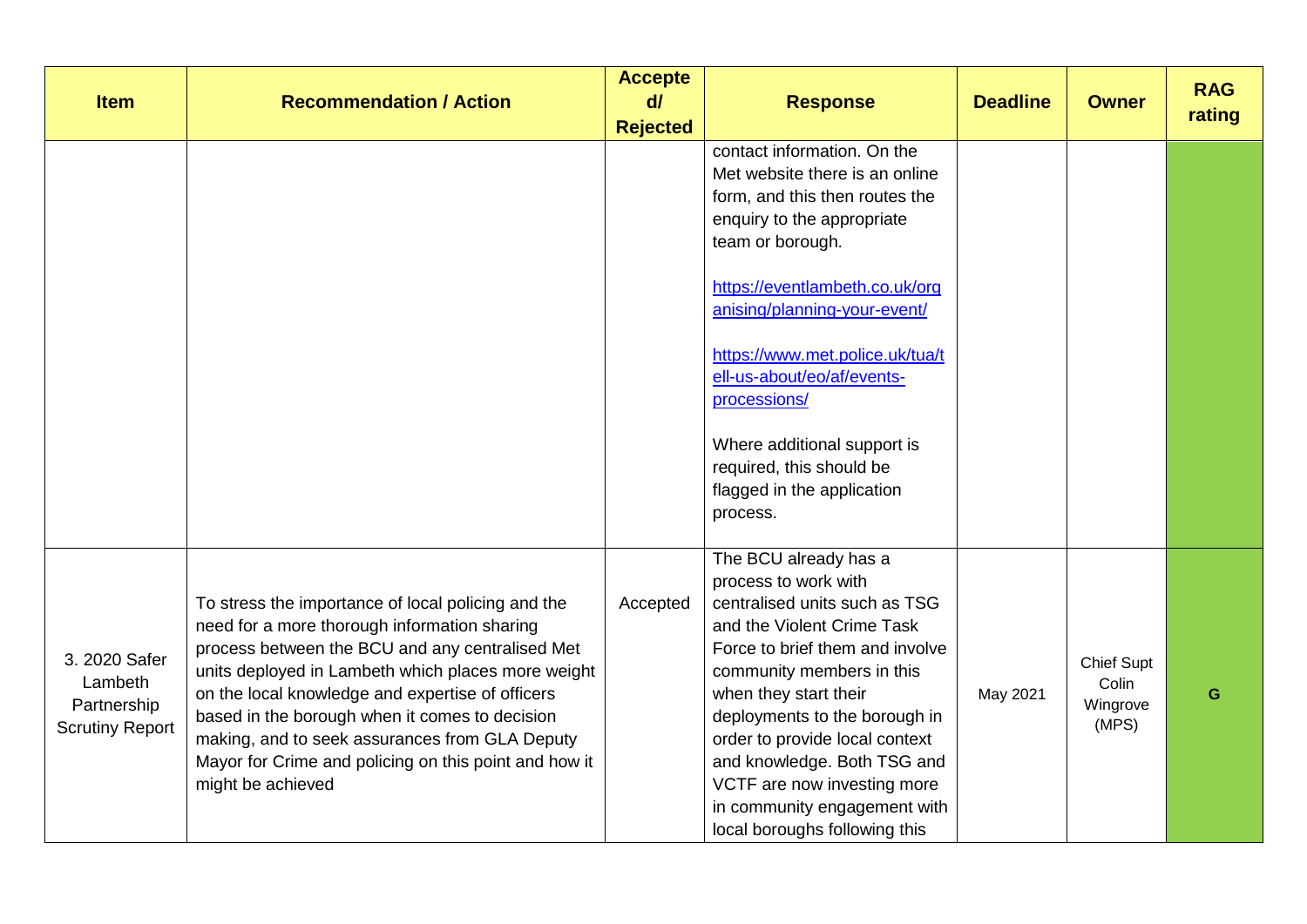| <b>Item</b>                                                       | <b>Recommendation / Action</b>                                                                                                                                                                                                                                             | <b>Accepte</b><br>$d\ell$<br><b>Rejected</b> | <b>Response</b>                                                                                                                                                                                                                                                                                                                                                                                                                                                                                                                                                                                                                                                                                                                                                                                                                                                                        | <b>Deadline</b> | <b>Owner</b>                                    | <b>RAG</b><br>rating |
|-------------------------------------------------------------------|----------------------------------------------------------------------------------------------------------------------------------------------------------------------------------------------------------------------------------------------------------------------------|----------------------------------------------|----------------------------------------------------------------------------------------------------------------------------------------------------------------------------------------------------------------------------------------------------------------------------------------------------------------------------------------------------------------------------------------------------------------------------------------------------------------------------------------------------------------------------------------------------------------------------------------------------------------------------------------------------------------------------------------------------------------------------------------------------------------------------------------------------------------------------------------------------------------------------------------|-----------------|-------------------------------------------------|----------------------|
|                                                                   |                                                                                                                                                                                                                                                                            |                                              | best practice established in<br>Lambeth.                                                                                                                                                                                                                                                                                                                                                                                                                                                                                                                                                                                                                                                                                                                                                                                                                                               |                 |                                                 |                      |
| 4. 2020 Safer<br>Lambeth<br>Partnership<br><b>Scrutiny Report</b> | To recommend additional training on equalities for<br>police working in Lambeth, following what is now<br>considered to be best practice in such training, to<br>ensure greater awareness of diversity issues,<br>especially with regards to women and BAME<br>communities | Accepted                                     | <b>Street Duties students under</b><br>the PEQF (Police Education<br><b>Qualification Framework)</b><br>scheme spend their orientation<br>week on the BCU. This<br>syllabus is heavily weighted to<br>exploring the diverse nature of<br>local communities. Community<br>representatives and residents<br>provide their perspective of<br>policing in the local context<br>and the students have an<br>opportunity to engage with the<br>speakers to further explore the<br>local complexities and<br>determine how they can best<br>support and promote diversity.<br>Additionally, we are discussing<br>with Lambeth Council how this<br>can be developed further.<br>Internally we have developed a<br>HeForShe network and<br>Network of Women (NoW) to<br>promote gender equality,<br>cultural awareness activities<br>(survey, task and finish group)<br>overseen by a Strategic | May 2021        | <b>Chief Supt</b><br>Colin<br>Wingrove<br>(MPS) | G                    |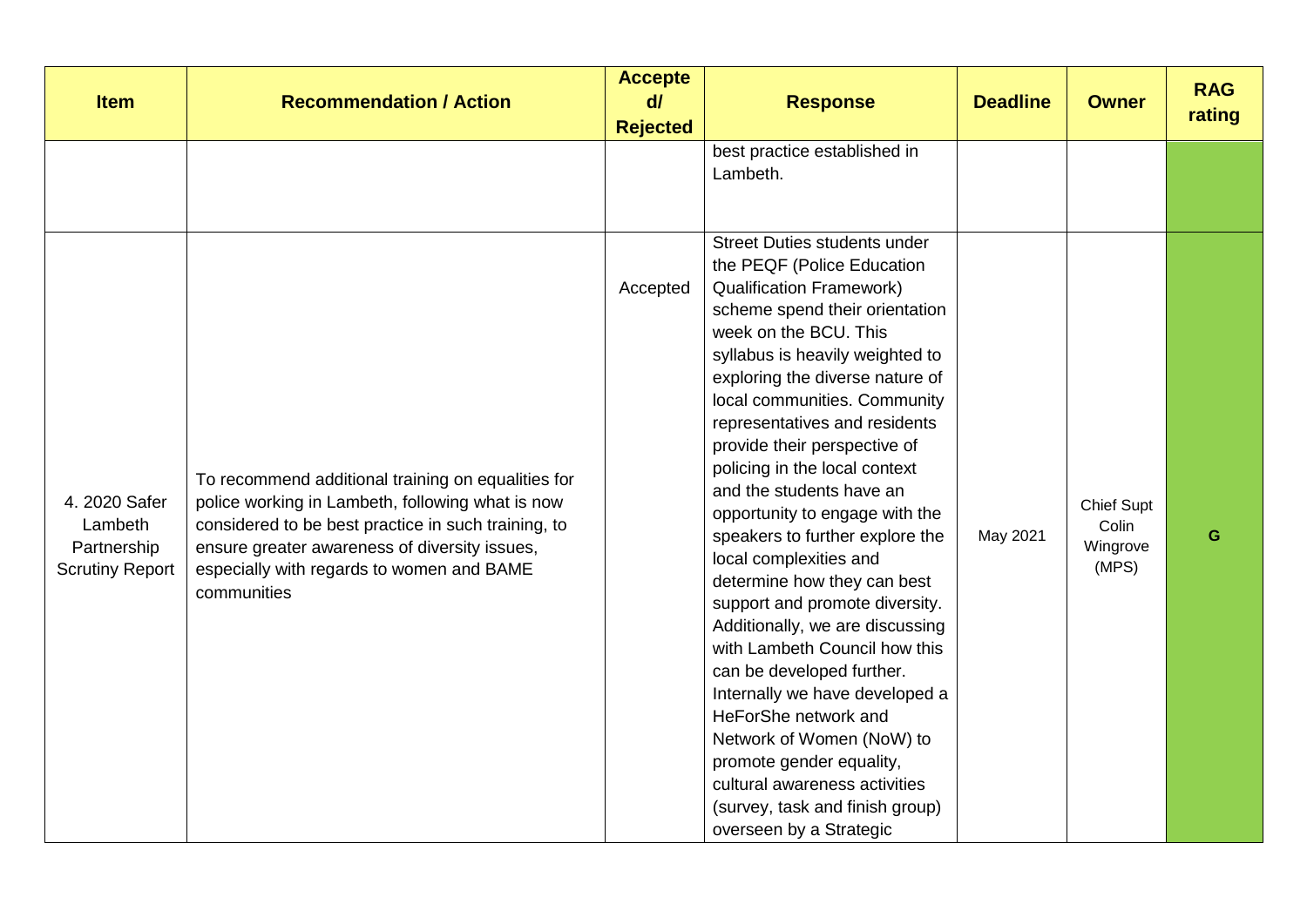| <b>Item</b>                                                       | <b>Recommendation / Action</b>                                                                                                                                                                                                                                                                                                                                                                                                                              | <b>Accepte</b><br>$d\vec{l}$<br><b>Rejected</b> | <b>Response</b>                                                                                                                                                                                                                                                                                                                                                                                                                                                                                                                                                                                                                                                                                                                                                                                                          | <b>Deadline</b> | <b>Owner</b>               | <b>RAG</b><br>rating |
|-------------------------------------------------------------------|-------------------------------------------------------------------------------------------------------------------------------------------------------------------------------------------------------------------------------------------------------------------------------------------------------------------------------------------------------------------------------------------------------------------------------------------------------------|-------------------------------------------------|--------------------------------------------------------------------------------------------------------------------------------------------------------------------------------------------------------------------------------------------------------------------------------------------------------------------------------------------------------------------------------------------------------------------------------------------------------------------------------------------------------------------------------------------------------------------------------------------------------------------------------------------------------------------------------------------------------------------------------------------------------------------------------------------------------------------------|-----------------|----------------------------|----------------------|
|                                                                   |                                                                                                                                                                                                                                                                                                                                                                                                                                                             |                                                 | Inclusion, Diversity and<br>Equality Board (S.T.R.I.D.E)                                                                                                                                                                                                                                                                                                                                                                                                                                                                                                                                                                                                                                                                                                                                                                 |                 |                            |                      |
| 5. 2020 Safer<br>Lambeth<br>Partnership<br><b>Scrutiny Report</b> | That the Safer Lambeth Partnership does everything<br>possible to ensure continuing and long-term funding<br>for organisations working to end violence against<br>women and girls, with a focus on involving survivors<br>in shaping services and implementing a renewed<br>borough-wide strategy on Violence Against Women<br>and Girls. The committee also requests details of<br>how the police specifically are involved in developing<br>this strategy | Accepted                                        | The Safer Lambeth<br>Partnership is co-chaired<br>between the Lambeth Council<br><b>Chief Executive and Met</b><br>Police BCU Commander.<br>The VAWG strategy and plan<br>is currently being reviewed and<br>the aim is to have the new<br>Lambeth Made Safer Violence<br><b>Against Women and Girls</b><br>Strategy approved by July<br>2021. The strategy will cover<br>the period $2021 - 27$ ,<br>demonstrating the long-term<br>commitment of the borough to<br>ensure Lambeth is a place<br>where every resident feels<br>safe and can meet their full<br>potential, free from violence or<br>abuse.<br>We want to ensure that every<br>victim and survivor of all forms<br>of VAWG can access<br>specialist support, and that we<br>recognise and respond to the<br>multiple barriers that may exist<br>for some. | May 2021        | Sophie<br>Taylor<br>(VAWG) | G                    |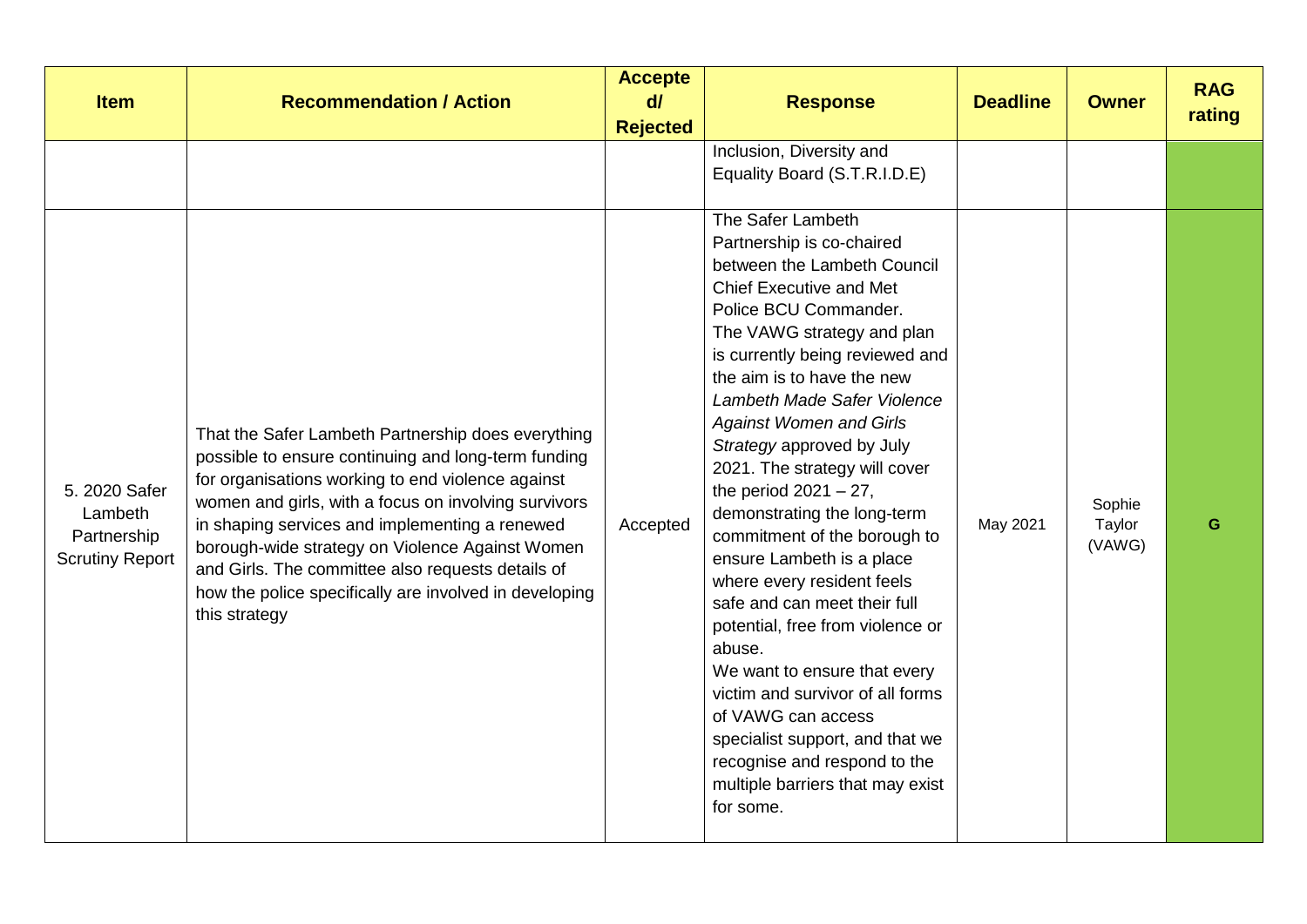| <b>Item</b> | <b>Recommendation / Action</b> | <b>Accepte</b><br>d/<br><b>Rejected</b> | <b>Response</b>                    | <b>Deadline</b> | <b>Owner</b> | <b>RAG</b><br>rating |
|-------------|--------------------------------|-----------------------------------------|------------------------------------|-----------------|--------------|----------------------|
|             |                                |                                         | We aim to create a truly           |                 |              |                      |
|             |                                |                                         | coordinated and flexible           |                 |              |                      |
|             |                                |                                         | community response, working        |                 |              |                      |
|             |                                |                                         | in partnership with all Lambeth    |                 |              |                      |
|             |                                |                                         | residents, communities and         |                 |              |                      |
|             |                                |                                         | practitioners in tackling and      |                 |              |                      |
|             |                                |                                         | preventing gender-based            |                 |              |                      |
|             |                                |                                         | violence through continued co-     |                 |              |                      |
|             |                                |                                         | production and consultation.       |                 |              |                      |
|             |                                |                                         | In working together and in         |                 |              |                      |
|             |                                |                                         | partnership with people across     |                 |              |                      |
|             |                                |                                         | Lambeth, we can repair the         |                 |              |                      |
|             |                                |                                         | trauma and harm suffered by        |                 |              |                      |
|             |                                |                                         | those who have experienced         |                 |              |                      |
|             |                                |                                         | violence and abuse.                |                 |              |                      |
|             |                                |                                         | The police have been a key         |                 |              |                      |
|             |                                |                                         | partner in the development of      |                 |              |                      |
|             |                                |                                         | the new Lambeth Made Safer         |                 |              |                      |
|             |                                |                                         | Violence Against Women and         |                 |              |                      |
|             |                                |                                         | Girls Strategy. A Project Board    |                 |              |                      |
|             |                                |                                         | was created to provide             |                 |              |                      |
|             |                                |                                         | operational oversight of the       |                 |              |                      |
|             |                                |                                         | strategy development on            |                 |              |                      |
|             |                                |                                         | behalf of the Safer Lambeth        |                 |              |                      |
|             |                                |                                         | Partnership Executive, and the     |                 |              |                      |
|             |                                |                                         | <b>Central South Basic Command</b> |                 |              |                      |
|             |                                |                                         | Unit were represented by the       |                 |              |                      |
|             |                                |                                         | Detective Superintendent -         |                 |              |                      |
|             |                                |                                         | Head of Public Protection. The     |                 |              |                      |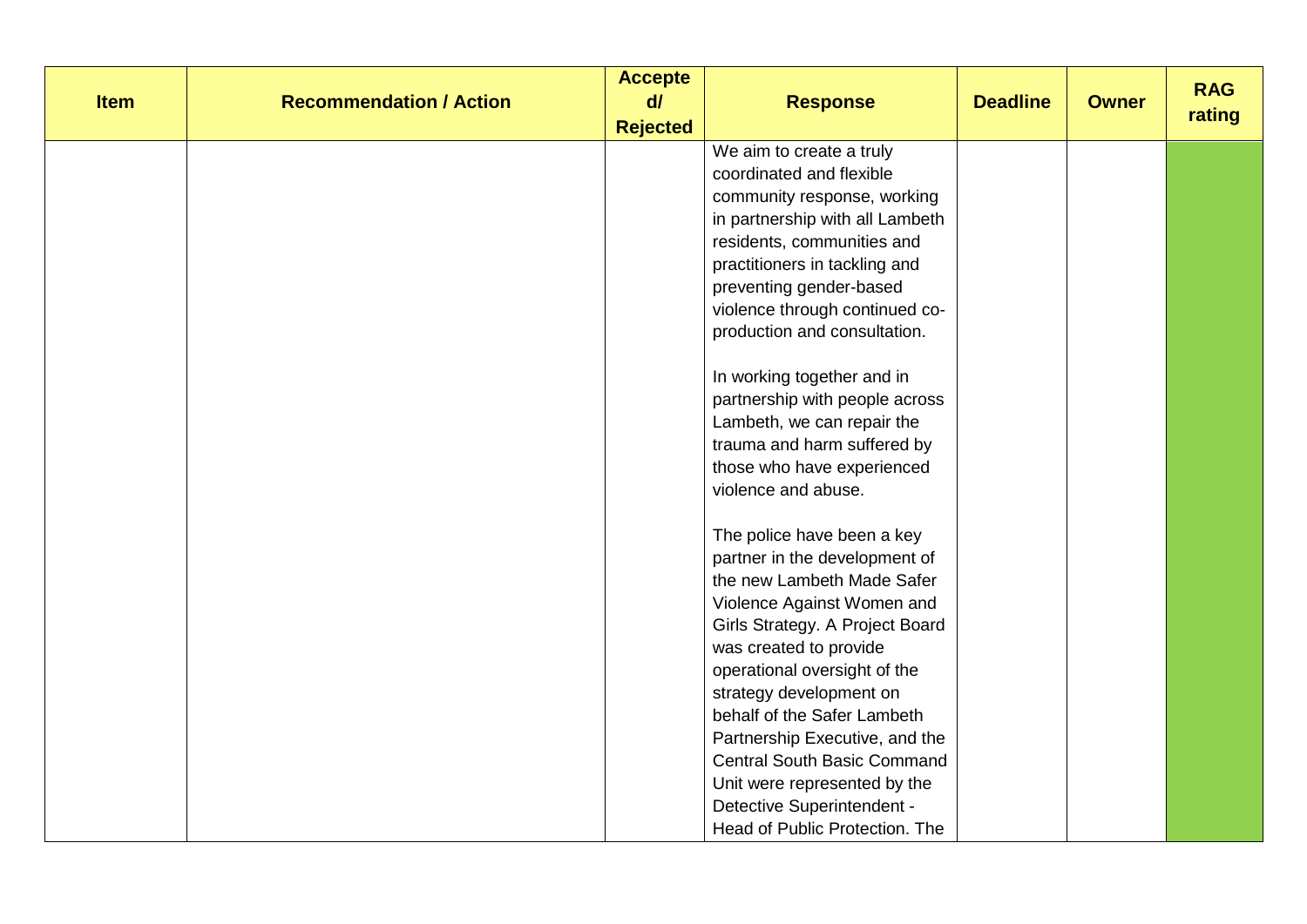| <b>Item</b>                                                       | <b>Recommendation / Action</b>                                                                                                                                                                                                                                                                                                                                                                                                | <b>Accepte</b><br>$d\vec{l}$<br><b>Rejected</b> | <b>Response</b>                                                                                                                                                                                                                                                                                                                                                                                                                                                                                                                                                | <b>Deadline</b> | <b>Owner</b>                                    | <b>RAG</b><br>rating |
|-------------------------------------------------------------------|-------------------------------------------------------------------------------------------------------------------------------------------------------------------------------------------------------------------------------------------------------------------------------------------------------------------------------------------------------------------------------------------------------------------------------|-------------------------------------------------|----------------------------------------------------------------------------------------------------------------------------------------------------------------------------------------------------------------------------------------------------------------------------------------------------------------------------------------------------------------------------------------------------------------------------------------------------------------------------------------------------------------------------------------------------------------|-----------------|-------------------------------------------------|----------------------|
|                                                                   |                                                                                                                                                                                                                                                                                                                                                                                                                               |                                                 | Board created and agreed the<br>key outcomes, actions<br>required to meet these<br>outcomes, governance for<br>delivering the strategy and the<br>commissioning intentions for<br>2021-2027.<br>This outline and structure was<br>presented to the Safer<br>Lambeth Partnership<br>Executive, co-chaired by the<br>Borough Commander, and<br>they will provide final-sign off<br>of the strategy.<br>From a police operational<br>perspective, VAWG is<br>incorporated into the Release<br>from Lockdown Plan and<br><b>Summer Violence Reduction</b><br>Plan. |                 |                                                 |                      |
| 6. 2020 Safer<br>Lambeth<br>Partnership<br><b>Scrutiny Report</b> | To call on the police to take steps to ensure, when<br>incidents concerning women's safety occur, that<br>communications are appropriate and empowering<br>and not to advise them 'not to go out alone' for their<br>personal safety which leads to blaming the victims of<br>violence rather than the perpetrators. We note that<br>the commander thought the communication was<br>taken from a Met Framework. Could this be | Accepted                                        | The advice provided by the<br>Met and local officers is in line<br>with the advice available of the<br>Met Website:<br>https://www.met.police.uk/cp/cr<br>ime-prevention/protect-<br>yourself-from-crime/                                                                                                                                                                                                                                                                                                                                                      | May 2021        | <b>Chief Supt</b><br>Colin<br>Wingrove<br>(MPS) | G                    |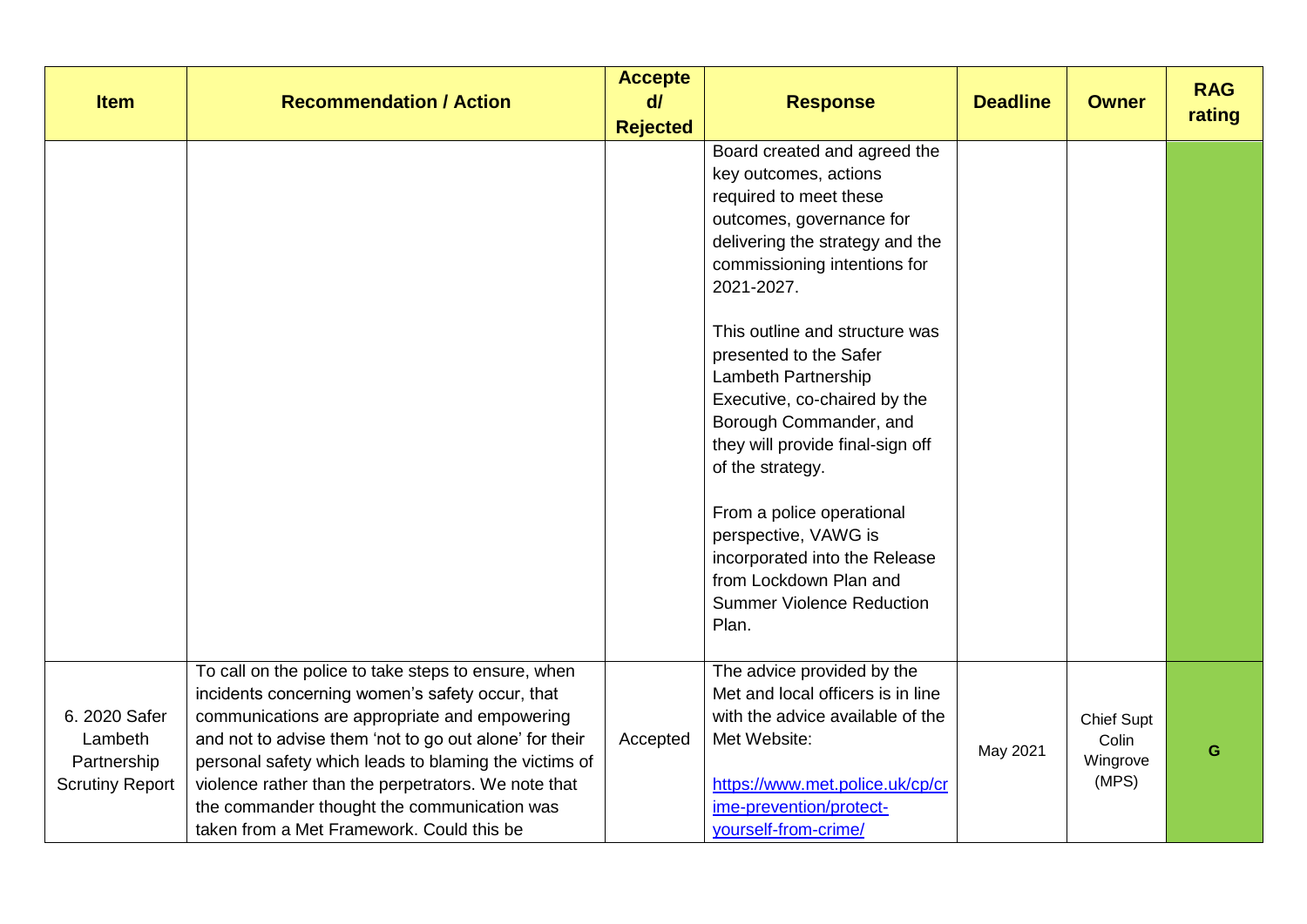| <b>Item</b>                                                       | <b>Recommendation / Action</b>                                                                                                                                                                                          | <b>Accepte</b><br>$d\vec{l}$<br><b>Rejected</b> | <b>Response</b>                                                                                                                                                                                                                                                                                                                                                                                                                                | <b>Deadline</b>  | <b>Owner</b>                                    | <b>RAG</b><br>rating |
|-------------------------------------------------------------------|-------------------------------------------------------------------------------------------------------------------------------------------------------------------------------------------------------------------------|-------------------------------------------------|------------------------------------------------------------------------------------------------------------------------------------------------------------------------------------------------------------------------------------------------------------------------------------------------------------------------------------------------------------------------------------------------------------------------------------------------|------------------|-------------------------------------------------|----------------------|
|                                                                   | confirmed and the comments about empowering<br>communication be passed on to the Met.                                                                                                                                   |                                                 | Additionally, the Met is also<br>promoting advice via the Suzy<br>Lamplugh Trust as part of<br><b>Stalking Awareness Week (Apr</b><br>$21$ ).<br>https://www.suzylamplugh.org/<br>Pages/Category/personal-<br>safety-advice<br>The source of the information<br>regarding advice apparently<br>provided to "not go out alone"<br>has not been established or<br>verified. In both websites<br>above advice provided is not<br>gender specific. |                  |                                                 |                      |
| 7. 2020 Safer<br>Lambeth<br>Partnership<br><b>Scrutiny Report</b> | That the latest survey data on trust and confidence<br>in the police be shared with the committee showing<br>trends over a two-year period with as much detail as<br>possible (i.e. geographically relevant area)       | Accepted                                        | <b>Public Confidence and Victim</b><br>Satisfaction data is published<br>via MOPAC here:<br>https://www.london.gov.uk/wha<br>t-we-do/mayors-office-policing-<br>and-crime-mopac/data-and-<br>statistics/confidence-<br>satisfaction-data                                                                                                                                                                                                       | May 2021         | <b>Chief Supt</b><br>Colin<br>Wingrove<br>(MPS) | G                    |
| 8. 2020 Safer<br>Lambeth<br>Partnership<br><b>Scrutiny Report</b> | That the police be urged to assess whether existing<br>practices are conducive to building and maintaining<br>trust and confidence, and consider what more might<br>be done to improve this (for example, work with the | Accepted                                        | The BCU has developed an<br>engagement plan in line with<br>the Met Engagement plan<br>devised by Commander Ali                                                                                                                                                                                                                                                                                                                                | <b>July 2021</b> | <b>Chief Supt</b><br>Colin<br>Wingrove<br>(MPS) | G                    |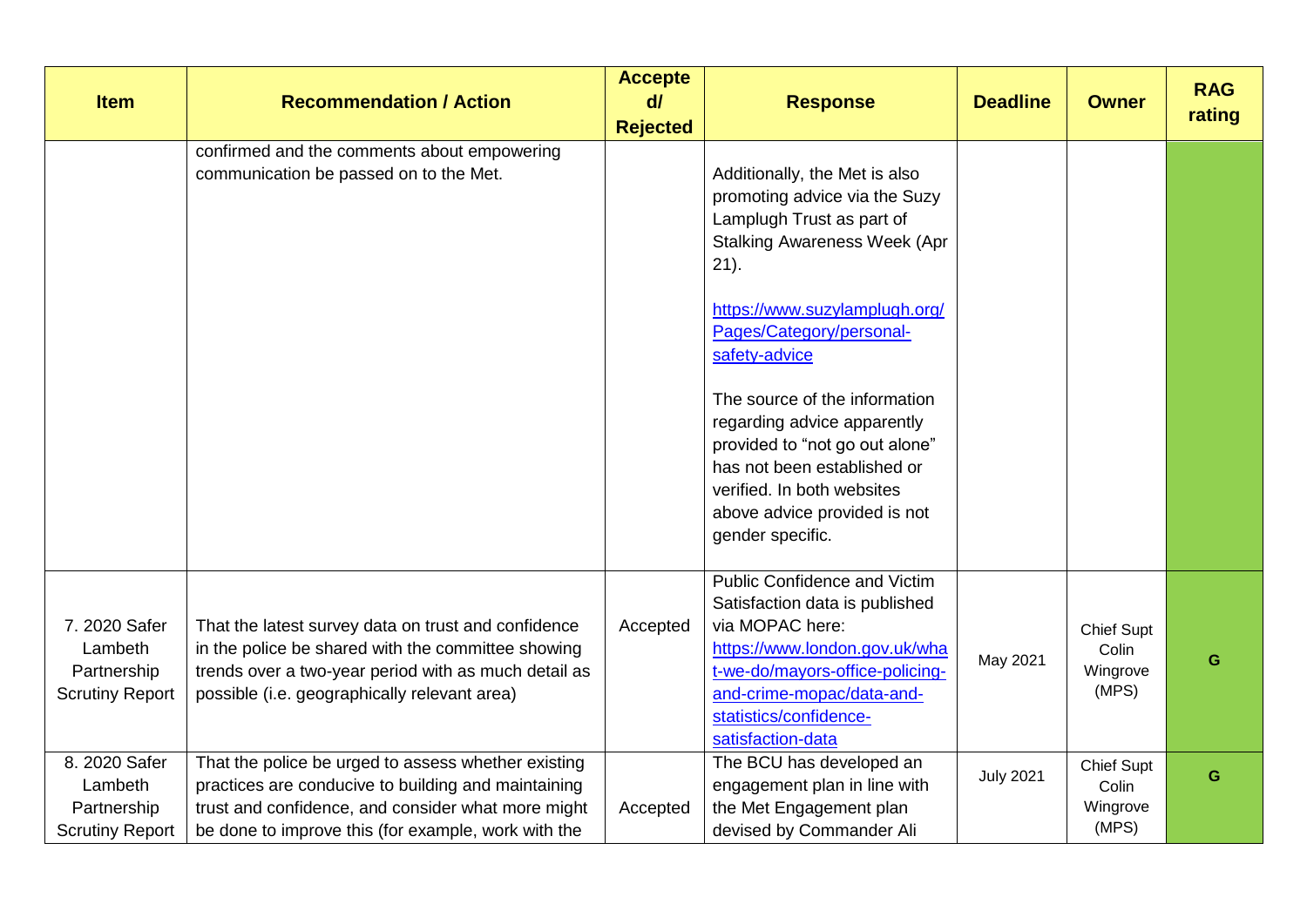| <b>Item</b> | <b>Recommendation / Action</b>                                                                                         | <b>Accepte</b><br>d/<br><b>Rejected</b> | <b>Response</b>                                                                                                                                                                                                                                                                                                                                                                                                                                                                                                                                    | <b>Deadline</b>            | <b>Owner</b> | <b>RAG</b><br>rating |
|-------------|------------------------------------------------------------------------------------------------------------------------|-----------------------------------------|----------------------------------------------------------------------------------------------------------------------------------------------------------------------------------------------------------------------------------------------------------------------------------------------------------------------------------------------------------------------------------------------------------------------------------------------------------------------------------------------------------------------------------------------------|----------------------------|--------------|----------------------|
|             | relevant Lambeth Made Safer work stream and<br>ensure all officers are aware of the importance of<br>this work stream) |                                         | Heydari; The Mayors Action<br>Plan; & local strategies<br>including Lambeth Made Safer<br>& Southwark Stands Together.<br>The BCU Commander has<br>now attended every Lambeth<br>Made Safer Community Forum<br>with the Cabinet Lead for Jobs,<br><b>Skills &amp; Community Safety</b><br>demonstrating the level of<br>commitment to engaging with<br>residents and improve<br>community safety and address<br>underlying issues that<br>contribute to crime and ASB<br>including Environment; Health;<br>Employment; Education;<br>Inequalities. | (Closed<br>October<br>2021 |              |                      |
|             |                                                                                                                        |                                         | The MPS and BCU is<br>reviewing effectiveness and<br>support for local Safer<br>Neighbourhood Ward panels<br>including refreshing priorities,<br>empowering local officers to<br>use data and statistics in a<br>meaningful way to drive action<br>and outcomes suited to local<br>communities. Details of<br>timelines and objectives will be                                                                                                                                                                                                     |                            |              |                      |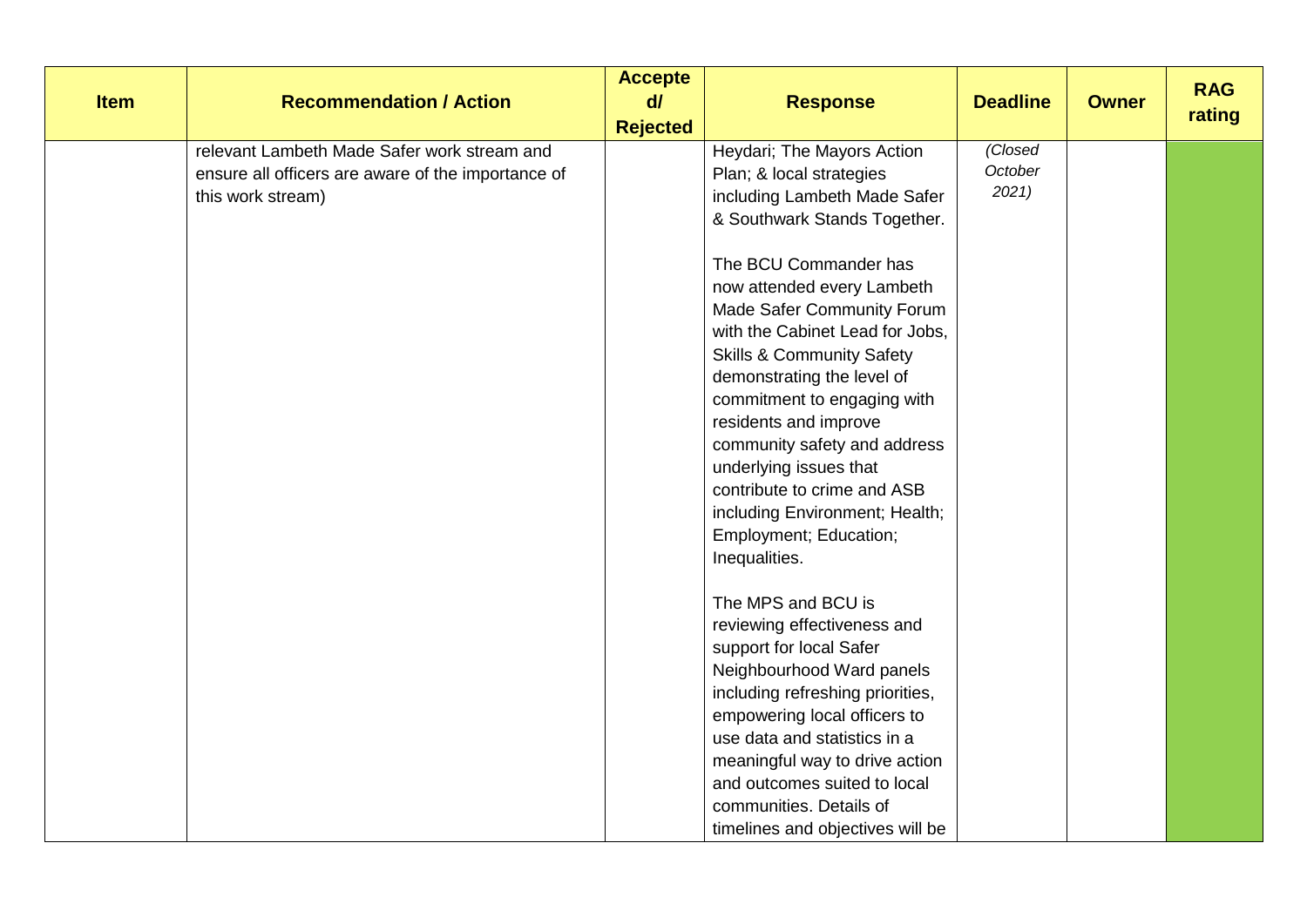| <b>Item</b> | <b>Recommendation / Action</b> | <b>Accepte</b><br>$d\theta$<br><b>Rejected</b> | <b>Response</b>                                                                                                                                                                                                                                                                                                                                                                                                                                                                                                                                                                                                                                                                                               | <b>Deadline</b> | <b>Owner</b> | <b>RAG</b><br>rating |
|-------------|--------------------------------|------------------------------------------------|---------------------------------------------------------------------------------------------------------------------------------------------------------------------------------------------------------------------------------------------------------------------------------------------------------------------------------------------------------------------------------------------------------------------------------------------------------------------------------------------------------------------------------------------------------------------------------------------------------------------------------------------------------------------------------------------------------------|-----------------|--------------|----------------------|
|             |                                |                                                | shared with the Committee<br>when available.<br>Background information that<br>feeds into the BCU<br>engagement plan as<br>subsequently requested<br>(30.06.21) is below:<br>Link to the Mayor's<br>$\bullet$<br><b>Action Plan:</b><br>https://www.london.gov<br>.uk/publications/action-<br>plan-transparency-<br>accountability-and-<br>trust-policing#actions<br>Southwark Stands<br>$\bullet$<br>Together:<br>https://www.southwark.<br>gov.uk/engagement-<br>and-<br>consultations/tackling-<br>racial-inequalities-<br>racism-and-injustice-<br>southwark-stands-<br>together<br>Lambeth Made Safer:<br>$\bullet$<br>https://moderngov.lamb<br>eth.gov.uk/documents/s<br>122975/Appendix%20A<br>$%20-$ |                 |              |                      |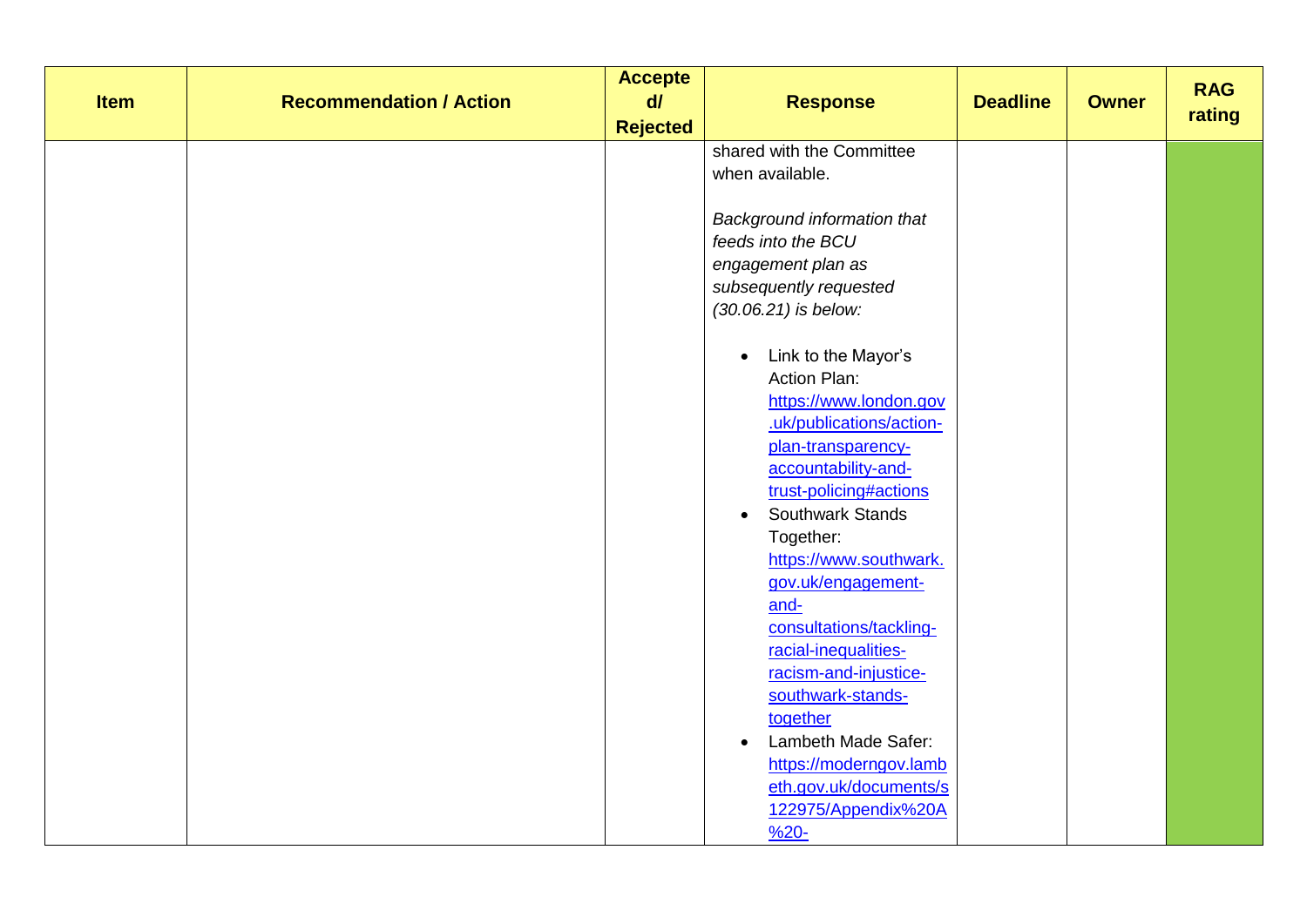| <b>Item</b> | <b>Recommendation / Action</b> | <b>Accepte</b><br>$d\theta$ | <b>Response</b>                                                                                                                                                                                                                                                                                                                                                                                                 | <b>Deadline</b> | <b>Owner</b> | <b>RAG</b><br>rating |
|-------------|--------------------------------|-----------------------------|-----------------------------------------------------------------------------------------------------------------------------------------------------------------------------------------------------------------------------------------------------------------------------------------------------------------------------------------------------------------------------------------------------------------|-----------------|--------------|----------------------|
|             |                                | <b>Rejected</b>             | %20Lambeth%20Made<br>%20Safer%20Strategy<br>%20v19.pdf<br>Details of the Met Engagement<br>plan devised by Commander<br>Ali Heydari were shared in an<br>email in October 2021.<br><b>Update re: Safer</b><br><b>Neighbourhood Ward</b><br>Panels:<br>The review of the Safer<br>Neighbourhood Ward Panels<br>is part of the Mayor's Action<br>Plan:<br>https://www.london.gov.uk/pub<br>lications/action-plan- |                 |              |                      |
|             |                                |                             | transparency-accountability-<br>and-trust-policing#actions.<br>As part of the reinvigoration of<br>the Ward Panels, the<br><b>Metropolitan Police Service</b><br>has recently issued guidance<br>to the Ward panels on priority<br>setting. The guidance seems<br>to have been well received.<br>At present we do not have any<br>hard timelines for the<br>completion of the review.                           |                 |              |                      |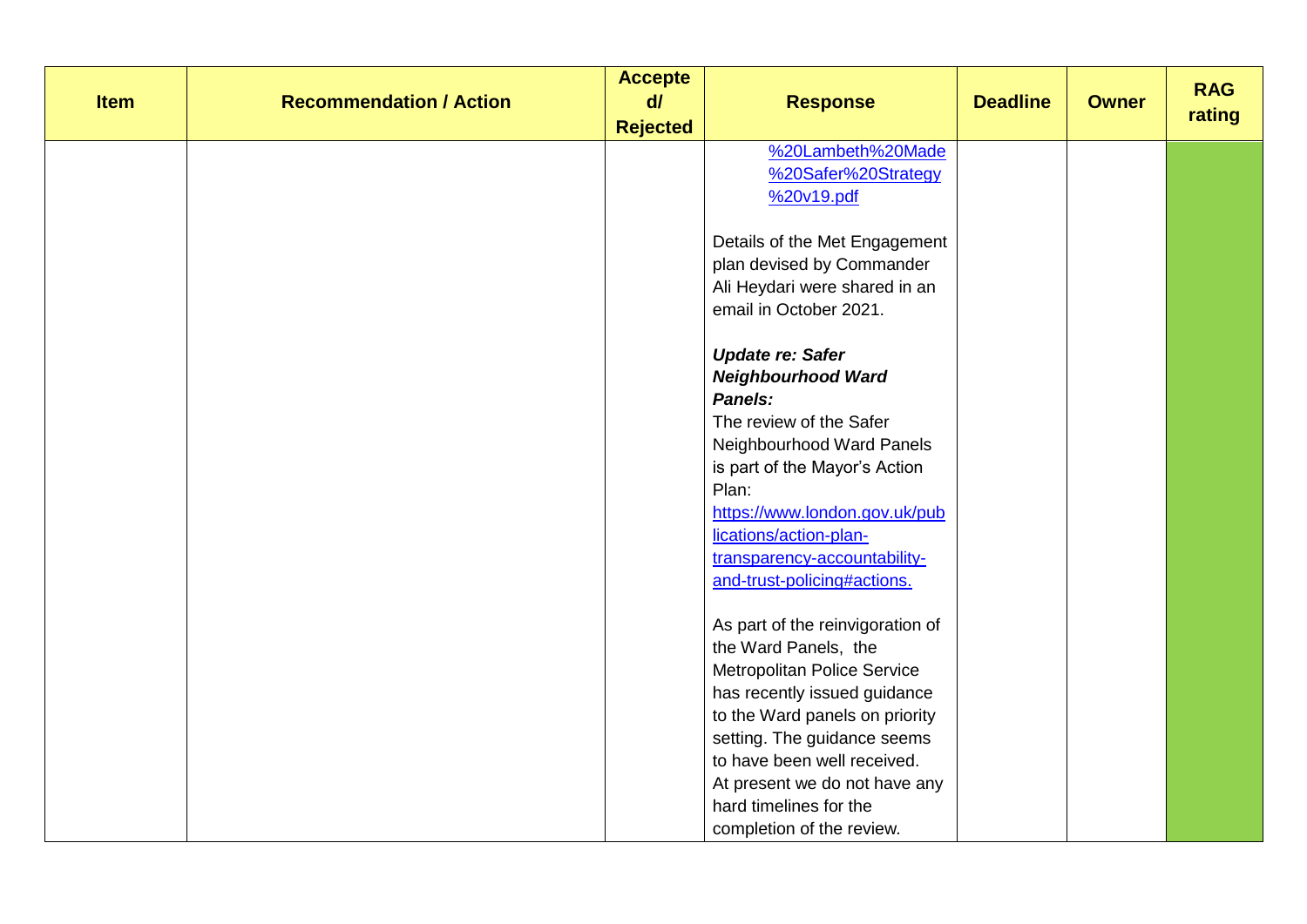| <b>Item</b>                                                        | <b>Recommendation / Action</b>                                                                                                                                                               | <b>Accepte</b><br>$d\vec{l}$<br><b>Rejected</b> | <b>Response</b>                                                                                                                                                                                                                                                                                                                                                                                                                                                                                                                                                                                                                                    | <b>Deadline</b> | <b>Owner</b>                                    | <b>RAG</b><br>rating |
|--------------------------------------------------------------------|----------------------------------------------------------------------------------------------------------------------------------------------------------------------------------------------|-------------------------------------------------|----------------------------------------------------------------------------------------------------------------------------------------------------------------------------------------------------------------------------------------------------------------------------------------------------------------------------------------------------------------------------------------------------------------------------------------------------------------------------------------------------------------------------------------------------------------------------------------------------------------------------------------------------|-----------------|-------------------------------------------------|----------------------|
|                                                                    |                                                                                                                                                                                              |                                                 | With this in mind, details of this<br>review process will be shared<br>with the OSC in due course.                                                                                                                                                                                                                                                                                                                                                                                                                                                                                                                                                 |                 |                                                 |                      |
| 9. 2020 Safer<br>Lambeth<br>Partnership<br><b>Scrutiny Report</b>  | To request data regarding interactions between<br>police and Public Protection officers and individuals<br>experiencing mental health crises, including the<br>outcome of those interactions | Accepted                                        | The type of data that has been<br>requested currently does not<br>exist. However, Public<br>Protection officers are now<br>able to collect this information<br>by adding a Possible Mental<br>Health Problem (PMHP) tag to<br>all reports fed into the Uniform<br>database. This will enable the<br>team to record, review and<br>report on details of all<br>interactions.<br>It should also be noted that<br>consultation is taking place<br>with partners from SLaM and<br>colleagues in Adult Social<br>Care to deliver mental health<br>awareness training to the<br>Public Protection team and to<br>review the current referral<br>process. | May 2021        | Rob Harper<br>(PPARS)                           | G                    |
| 10. 2020 Safer<br>Lambeth<br>Partnership<br><b>Scrutiny Report</b> | That further analysis is needed regarding the drugs<br>market in the borough, particularly with regards to<br>those who visit Lambeth from elsewhere to buy                                  | Accepted                                        | This is an area being covered<br>by the Safer Lambeth<br>Partnership in the Strategic<br>Assessment and part of the                                                                                                                                                                                                                                                                                                                                                                                                                                                                                                                                | May 2021        | <b>Chief Supt</b><br>Colin<br>Wingrove<br>(MPS) | G                    |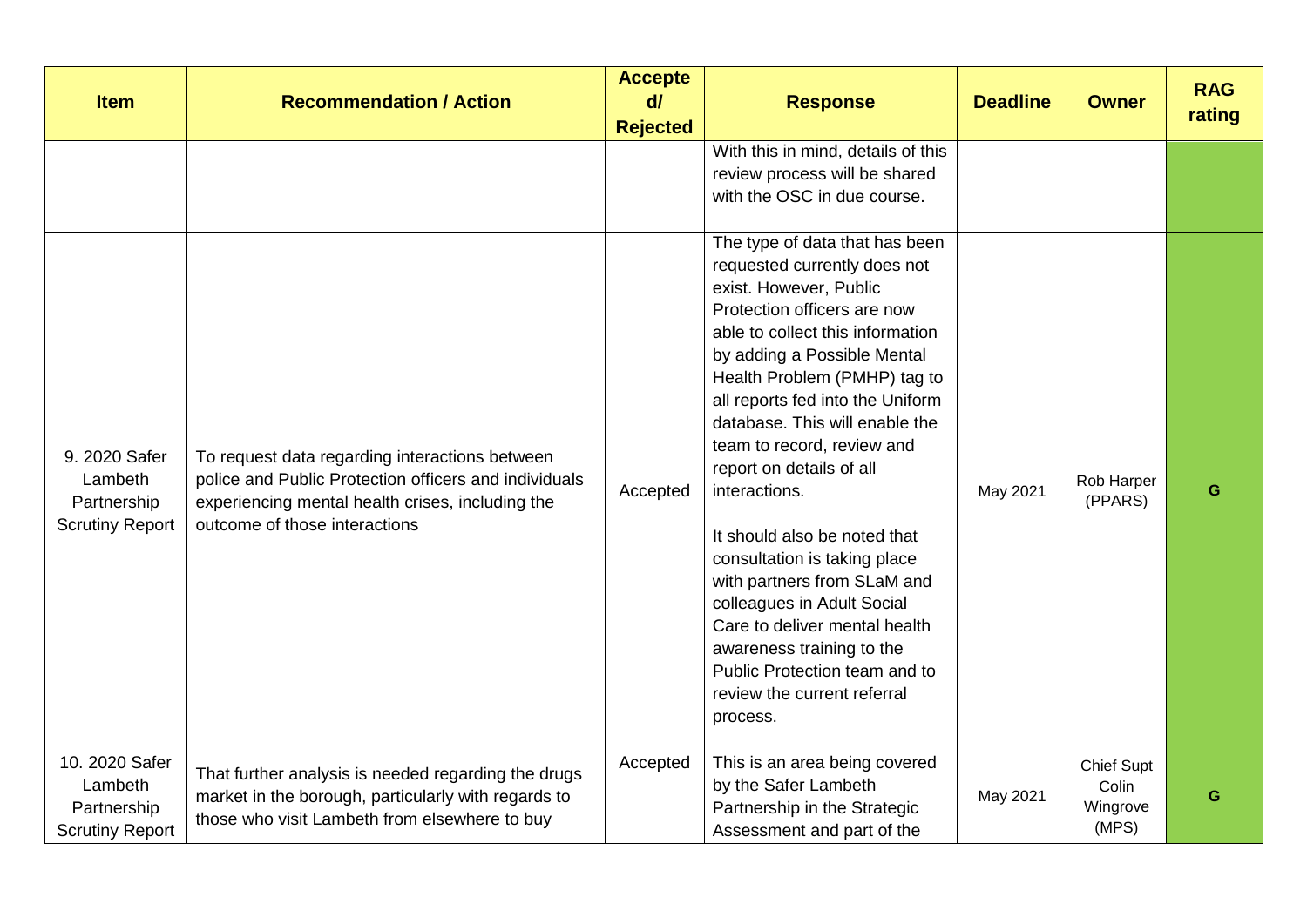| <b>Item</b>               | <b>Recommendation / Action</b>                                                                                                                              | <b>Accepte</b><br>d/<br><b>Rejected</b> | <b>Response</b>                                                                                                                                                                                                                                                                                                                                                                                                                                                                                                                                                                                                                                                                                                                                                                                                                                                                | <b>Deadline</b>  | <b>Owner</b>                                    | <b>RAG</b><br>rating |
|---------------------------|-------------------------------------------------------------------------------------------------------------------------------------------------------------|-----------------------------------------|--------------------------------------------------------------------------------------------------------------------------------------------------------------------------------------------------------------------------------------------------------------------------------------------------------------------------------------------------------------------------------------------------------------------------------------------------------------------------------------------------------------------------------------------------------------------------------------------------------------------------------------------------------------------------------------------------------------------------------------------------------------------------------------------------------------------------------------------------------------------------------|------------------|-------------------------------------------------|----------------------|
|                           | cannabis, in order to ensure that police operations<br>such as stop and search target the right people                                                      |                                         | Lambeth Made Safer Disrupt<br>and Deter work stream in order<br>to develop a better<br>understanding of drug markets<br>and associated violence. This<br>includes the nature of County<br>Lines Drugs supply from<br>Lambeth to other parts of the<br>country; The activities and<br>nature of Gang related drug-<br>crime on the borough; and the<br>exploitation of young people<br>and propensity for violence.<br>Cannabis is not the only illegal<br>substance that contributes to<br>the gang related crime,<br>violence and exploitation of<br>young people associated with<br>the drugs market, Class A<br>drugs such as Cocaine, Crack<br>and Opiates also contribute.<br>Intelligence and data is<br>reviewed daily by police and<br>used to inform officers<br>conducting patrols in areas<br>affected by higher levels of<br>violence and related drug<br>markets. |                  |                                                 |                      |
| 11. 2020 Safer<br>Lambeth | That the latest Lambeth stop and search data (to<br>include statistics on complaints received and details<br>of subsequent action taken) be shared with the | Accepted                                | Data on stop and search in<br>Lambeth can be found here:<br>https://www.met.police.uk/sd/st                                                                                                                                                                                                                                                                                                                                                                                                                                                                                                                                                                                                                                                                                                                                                                                    | <b>July 2021</b> | <b>Chief Supt</b><br>Colin<br>Wingrove<br>(MPS) | G                    |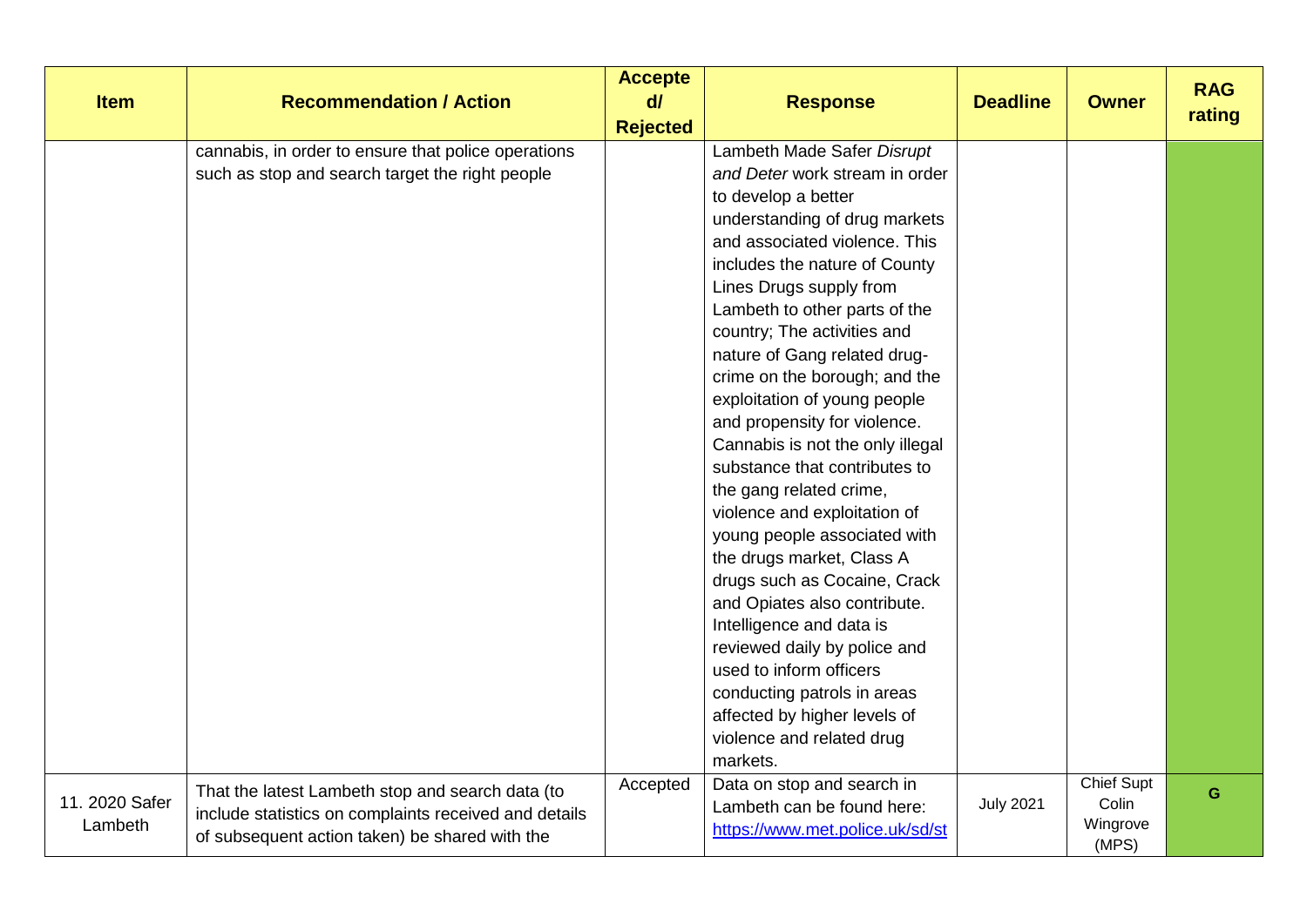| <b>Item</b>                           | <b>Recommendation / Action</b>                                                                                                                        | <b>Accepte</b><br>$d\theta$<br><b>Rejected</b> | <b>Response</b>                                                                                                                                                                                                                                                                                                                                                                                                                                                                                                                                     | <b>Deadline</b>           | <b>Owner</b> | <b>RAG</b><br>rating |
|---------------------------------------|-------------------------------------------------------------------------------------------------------------------------------------------------------|------------------------------------------------|-----------------------------------------------------------------------------------------------------------------------------------------------------------------------------------------------------------------------------------------------------------------------------------------------------------------------------------------------------------------------------------------------------------------------------------------------------------------------------------------------------------------------------------------------------|---------------------------|--------------|----------------------|
| Partnership<br><b>Scrutiny Report</b> | committee together with the justification for<br>continuing with the current stop and search strategy<br>given the low incidence of positive outcomes |                                                | ats-and-data/met/stop-and-<br>search-dashboard/<br>Lambeth experiences some of<br>the highest rates of violence<br>and knife crime in London. The<br>positive outcome rate for stop<br>and search has averaged 26%<br>in 2021 this is a 4%<br>improvement on same period<br>in 2020. Stop and search<br>remains an important and<br>effective response to knife<br>crime, robbery and violence,<br>and drivers of crime such as<br>drug offending. It is one tool as<br>part of a range of police and<br>partnership interventions and<br>activity. | Closed<br>October<br>2021 |              |                      |
|                                       |                                                                                                                                                       |                                                | The BCU is developing a stop<br>and search improvement plan,<br>with insight and feedback from<br>community members and<br>organisations such as Black<br>Thrive and through the<br>Lambeth Made Safer Disrupt<br>and Deter work stream. This is<br>to improve overall quality of<br>encounter and seek greater<br>local community feedback,                                                                                                                                                                                                        |                           |              |                      |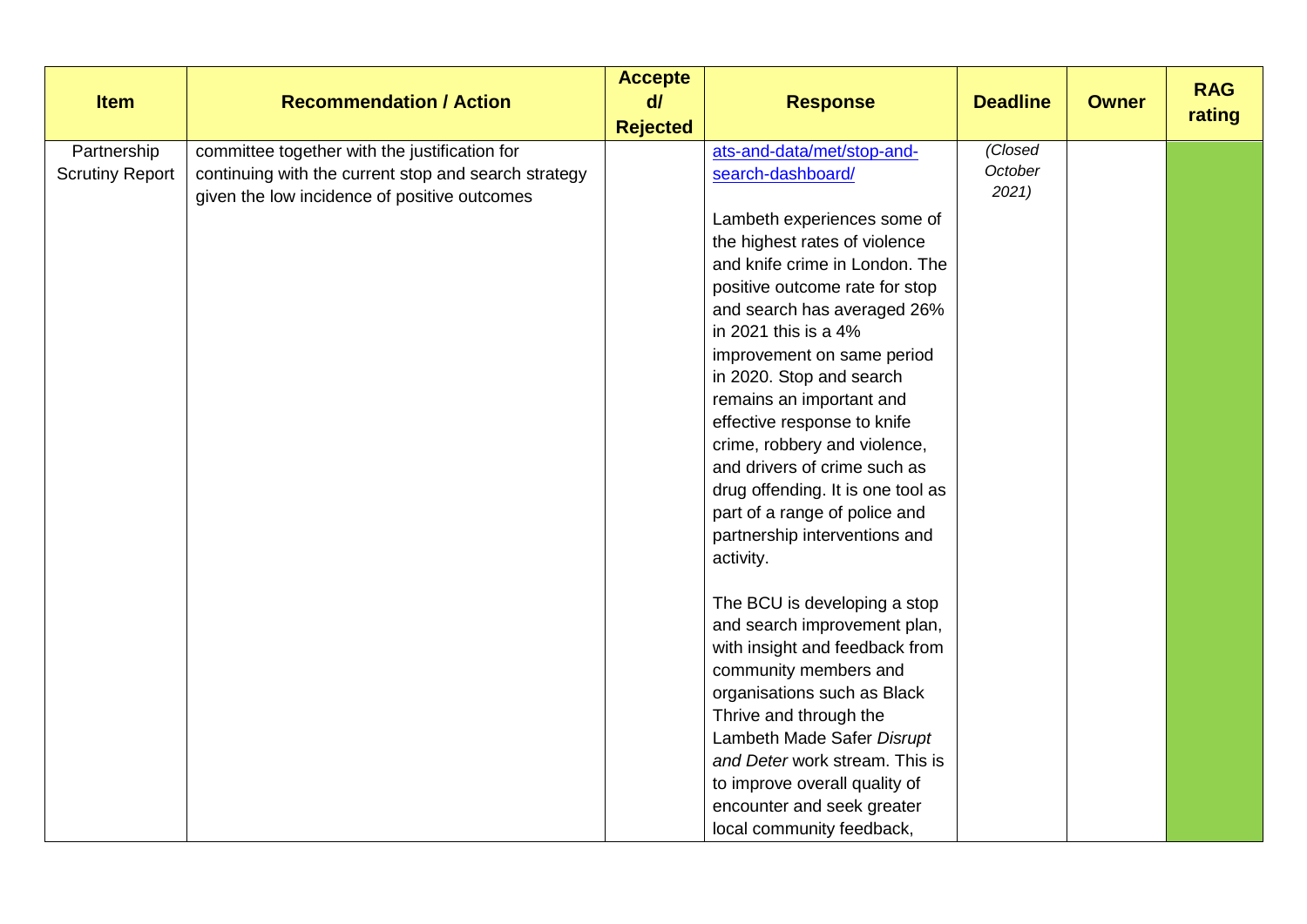| <b>Item</b>                                                        | <b>Recommendation / Action</b>                                                                                                                          | <b>Accepte</b><br>$d\vec{l}$<br><b>Rejected</b> | <b>Response</b>                                                                                                                                                                                                                                                                                                                                                                                                                                                                                                                                                                                                                                       | <b>Deadline</b>  | <b>Owner</b>                               | <b>RAG</b><br>rating |
|--------------------------------------------------------------------|---------------------------------------------------------------------------------------------------------------------------------------------------------|-------------------------------------------------|-------------------------------------------------------------------------------------------------------------------------------------------------------------------------------------------------------------------------------------------------------------------------------------------------------------------------------------------------------------------------------------------------------------------------------------------------------------------------------------------------------------------------------------------------------------------------------------------------------------------------------------------------------|------------------|--------------------------------------------|----------------------|
|                                                                    |                                                                                                                                                         |                                                 | scrutiny and involvement. The<br>Improvement Plan should be<br>approved by the end of June<br>and will be shared with the<br>Committee when available.<br>A review of stop and search<br>can be found in the Lambeth<br>Police section OSC report.<br>Through the Disrupt and Deter<br>workstream of the LMS<br>strategy, the development and<br>launch of the stop and search<br>improvement plan took place<br>over 2021. The plan details a<br>range of specific projects to<br>improve community trust in<br>police actions, the quality of<br>stop and search encounters<br>and the cultural competence<br>amongst new and existing<br>officers. |                  |                                            |                      |
| 12. 2020 Safer<br>Lambeth<br>Partnership<br><b>Scrutiny Report</b> | That reports on the learning from the two domestic<br>homicide cases referred to in the report be shared<br>with the committee                          | Accepted                                        | The link to the Domestic<br>Homicide Reviews and reports<br>is here.                                                                                                                                                                                                                                                                                                                                                                                                                                                                                                                                                                                  | May 2021         | Sophie<br>Taylor<br>(VAWG)                 | G                    |
| 13. 2020 Safer<br>Lambeth<br>Partnership<br><b>Scrutiny Report</b> | That further information be requested from the<br>Probation service regarding any potential issues<br>which may affect commissioned services during the | Accepted                                        | The unification of the<br><b>Probation services</b><br>commenced on Saturday 26th<br>June 2021. There will be 12                                                                                                                                                                                                                                                                                                                                                                                                                                                                                                                                      | <b>June 2021</b> | Pippa<br>Beeston<br>(Probation<br>Service) | G                    |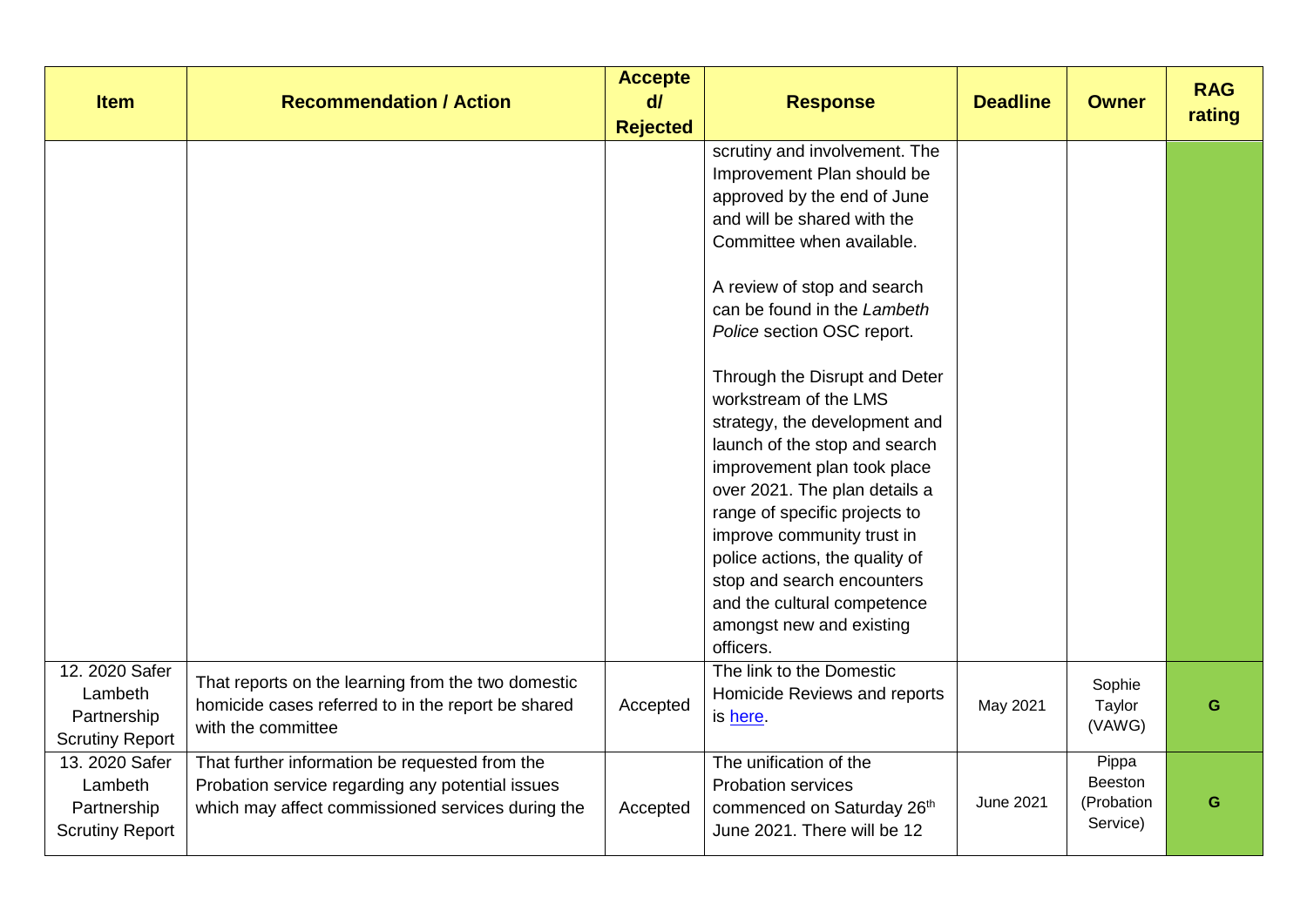| <b>Item</b> | <b>Recommendation / Action</b>                                          | <b>Accepte</b><br>$d\ell$<br><b>Rejected</b> | <b>Response</b>                                                                                                                                                                                                                                                                                                                                                                                                                                                                                                                                                                                                                                                                                                                                                                                                                                                                | <b>Deadline</b>            | <b>Owner</b> | <b>RAG</b><br>rating |
|-------------|-------------------------------------------------------------------------|----------------------------------------------|--------------------------------------------------------------------------------------------------------------------------------------------------------------------------------------------------------------------------------------------------------------------------------------------------------------------------------------------------------------------------------------------------------------------------------------------------------------------------------------------------------------------------------------------------------------------------------------------------------------------------------------------------------------------------------------------------------------------------------------------------------------------------------------------------------------------------------------------------------------------------------|----------------------------|--------------|----------------------|
|             | reintegration process, and how any potential risks<br>are being managed |                                              | probation regions across<br>England and Wales (11 in<br>England and Wales) each<br>overseen by a Regional<br>Probation Director. London<br>has its own regional director,<br>with Lambeth being part of the<br>SE London district. Pippa<br>Beeston remains as part of the<br>borough's governance<br>structure, taking the role of<br><b>Head of Probation Delivery</b><br>Unit - Lambeth.<br>Services previously delivered<br>by the CRC (Community<br><b>Rehabilitation Companies)</b><br>have been absorbed into the<br>unified Probation Service with<br>staff being transferred in the<br>process to allow for continuity<br>of service. For example,<br><b>Unpaid Work (Community</b><br>Payback) that is now under the<br>remit of the HM Prison and<br>Probation Service will build on<br>the innovative work delivered<br>by CRCs.<br>If the OSC or colleagues would | (Closed<br>October<br>2021 |              |                      |
|             |                                                                         |                                              | like to nominate a community                                                                                                                                                                                                                                                                                                                                                                                                                                                                                                                                                                                                                                                                                                                                                                                                                                                   |                            |              |                      |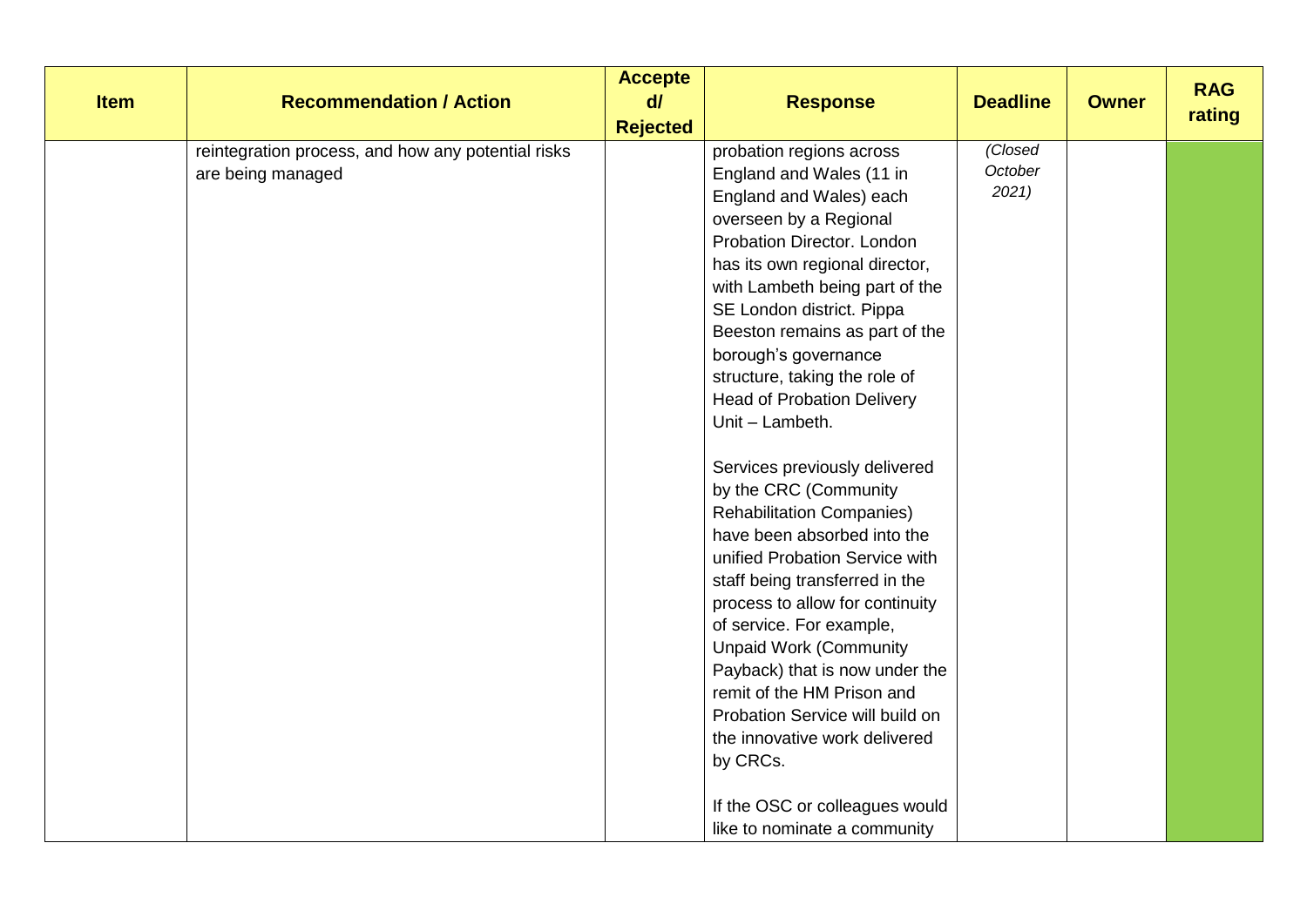| <b>Item</b> | <b>Recommendation / Action</b> | <b>Accepte</b><br>$d\theta$<br><b>Rejected</b> | <b>Response</b>                        | <b>Deadline</b> | <b>Owner</b> | <b>RAG</b><br>rating |
|-------------|--------------------------------|------------------------------------------------|----------------------------------------|-----------------|--------------|----------------------|
|             |                                |                                                | project for Community                  |                 |              |                      |
|             |                                |                                                | Payback, please use the                |                 |              |                      |
|             |                                |                                                | following email address:               |                 |              |                      |
|             |                                |                                                | CP_@justice.gov.uk.                    |                 |              |                      |
|             |                                |                                                |                                        |                 |              |                      |
|             |                                |                                                | <b>UPDATE: 21.09.21</b>                |                 |              |                      |
|             |                                |                                                | The unification means the              |                 |              |                      |
|             |                                |                                                | Probation Service (PS) is now          |                 |              |                      |
|             |                                |                                                | responsible for all sentence           |                 |              |                      |
|             |                                |                                                | management for community               |                 |              |                      |
|             |                                |                                                | supervision orders and prison          |                 |              |                      |
|             |                                |                                                | licences in both England and           |                 |              |                      |
|             |                                |                                                | Wales. This simplifies delivery,       |                 |              |                      |
|             |                                |                                                | making it easier for those who         |                 |              |                      |
|             |                                |                                                | Probation work with and giving         |                 |              |                      |
|             |                                |                                                | Probation greater control of           |                 |              |                      |
|             |                                |                                                | resources to be able to deliver        |                 |              |                      |
|             |                                |                                                | reform. To support effective           |                 |              |                      |
|             |                                |                                                | service user desistance and            |                 |              |                      |
|             |                                |                                                | rehabilitation, the unified            |                 |              |                      |
|             |                                |                                                | <b>National Probation Service will</b> |                 |              |                      |
|             |                                |                                                | manage and deliver Accredited          |                 |              |                      |
|             |                                |                                                | Programmes, Structured                 |                 |              |                      |
|             |                                |                                                | Interventions, Unpaid Work             |                 |              |                      |
|             |                                |                                                | and Senior Attendance                  |                 |              |                      |
|             |                                |                                                | Centres.                               |                 |              |                      |
|             |                                |                                                | The unification has changed            |                 |              |                      |
|             |                                |                                                | the way in the Commissioned            |                 |              |                      |
|             |                                |                                                | <b>Rehabilitation Services are</b>     |                 |              |                      |
|             |                                |                                                | being commissioned and                 |                 |              |                      |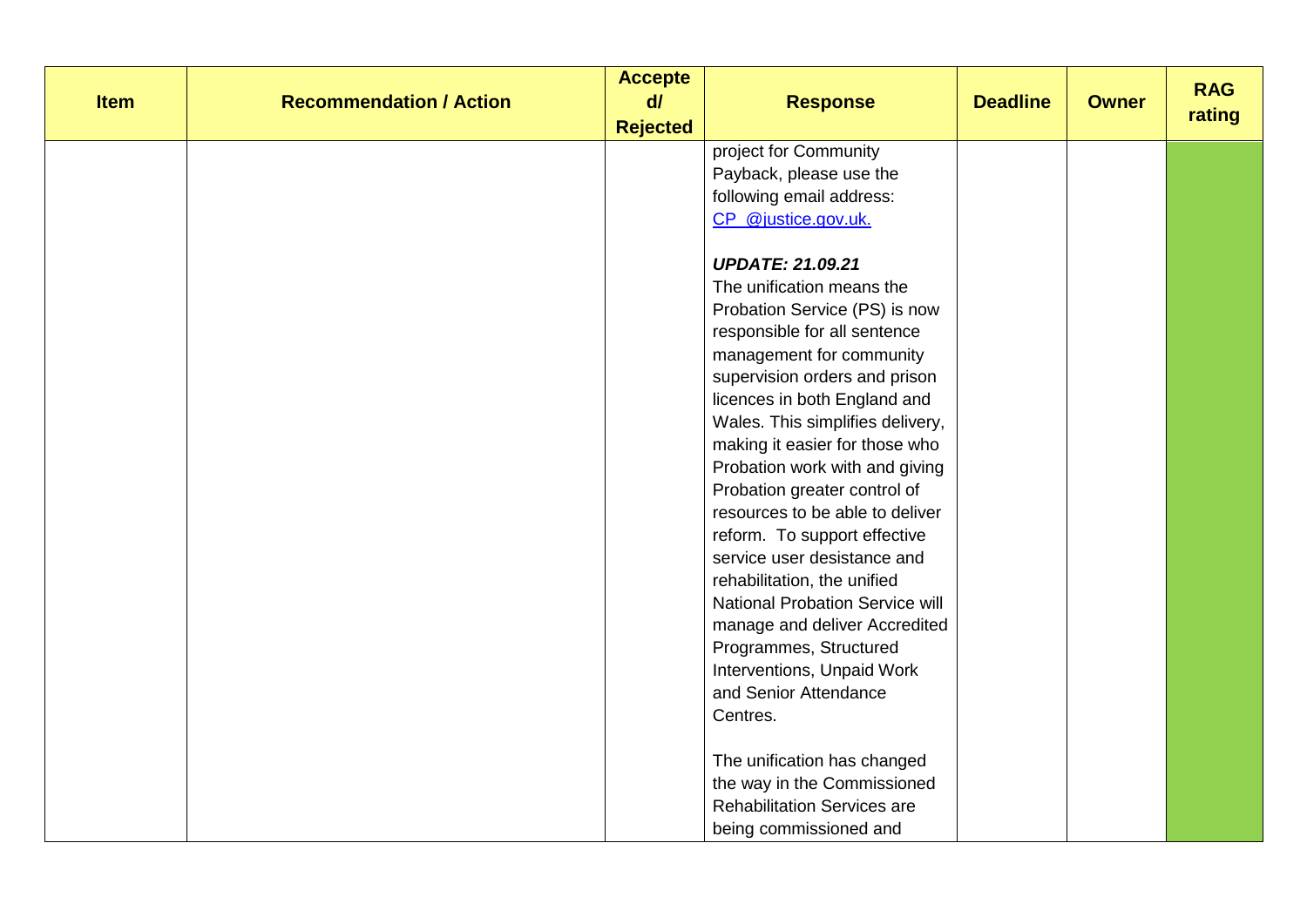| <b>Item</b> | <b>Recommendation / Action</b> | <b>Accepte</b><br>$d\vec{l}$ | <b>Response</b>                    | <b>Deadline</b> | <b>Owner</b> | <b>RAG</b><br>rating |
|-------------|--------------------------------|------------------------------|------------------------------------|-----------------|--------------|----------------------|
|             |                                | <b>Rejected</b>              |                                    |                 |              |                      |
|             |                                |                              | provided across London. The        |                 |              |                      |
|             |                                |                              | <b>Probation Service having</b>    |                 |              |                      |
|             |                                |                              | unified in June 2021               |                 |              |                      |
|             |                                |                              | completed commissioning            |                 |              |                      |
|             |                                |                              | work prior to unification for      |                 |              |                      |
|             |                                |                              | <b>Commissioned Rehabilitation</b> |                 |              |                      |
|             |                                |                              | Services (CRS) with the            |                 |              |                      |
|             |                                |                              | expected delivery outcomes         |                 |              |                      |
|             |                                |                              | being                              |                 |              |                      |
|             |                                |                              |                                    |                 |              |                      |
|             |                                |                              | Be well targeted to                |                 |              |                      |
|             |                                |                              | address areas of need              |                 |              |                      |
|             |                                |                              | strongly associated                |                 |              |                      |
|             |                                |                              | with reoffending.                  |                 |              |                      |
|             |                                |                              | Include tailored support           |                 |              |                      |
|             |                                |                              | which recognises the               |                 |              |                      |
|             |                                |                              | diverse backgrounds                |                 |              |                      |
|             |                                |                              | and needs of                       |                 |              |                      |
|             |                                |                              | individuals, meeting               |                 |              |                      |
|             |                                |                              | these needs and                    |                 |              |                      |
|             |                                |                              | achieving outcomes.                |                 |              |                      |
|             |                                |                              | Encourage                          |                 |              |                      |
|             |                                |                              | collaborative work with            |                 |              |                      |
|             |                                |                              | local partners to ensure           |                 |              |                      |
|             |                                |                              | individuals have the               |                 |              |                      |
|             |                                |                              | opportunity to access              |                 |              |                      |
|             |                                |                              | all available                      |                 |              |                      |
|             |                                |                              | opportunities.                     |                 |              |                      |
|             |                                |                              | Be delivered by a<br>$\bullet$     |                 |              |                      |
|             |                                |                              | diverse mixed market               |                 |              |                      |
|             |                                |                              | of service providers,              |                 |              |                      |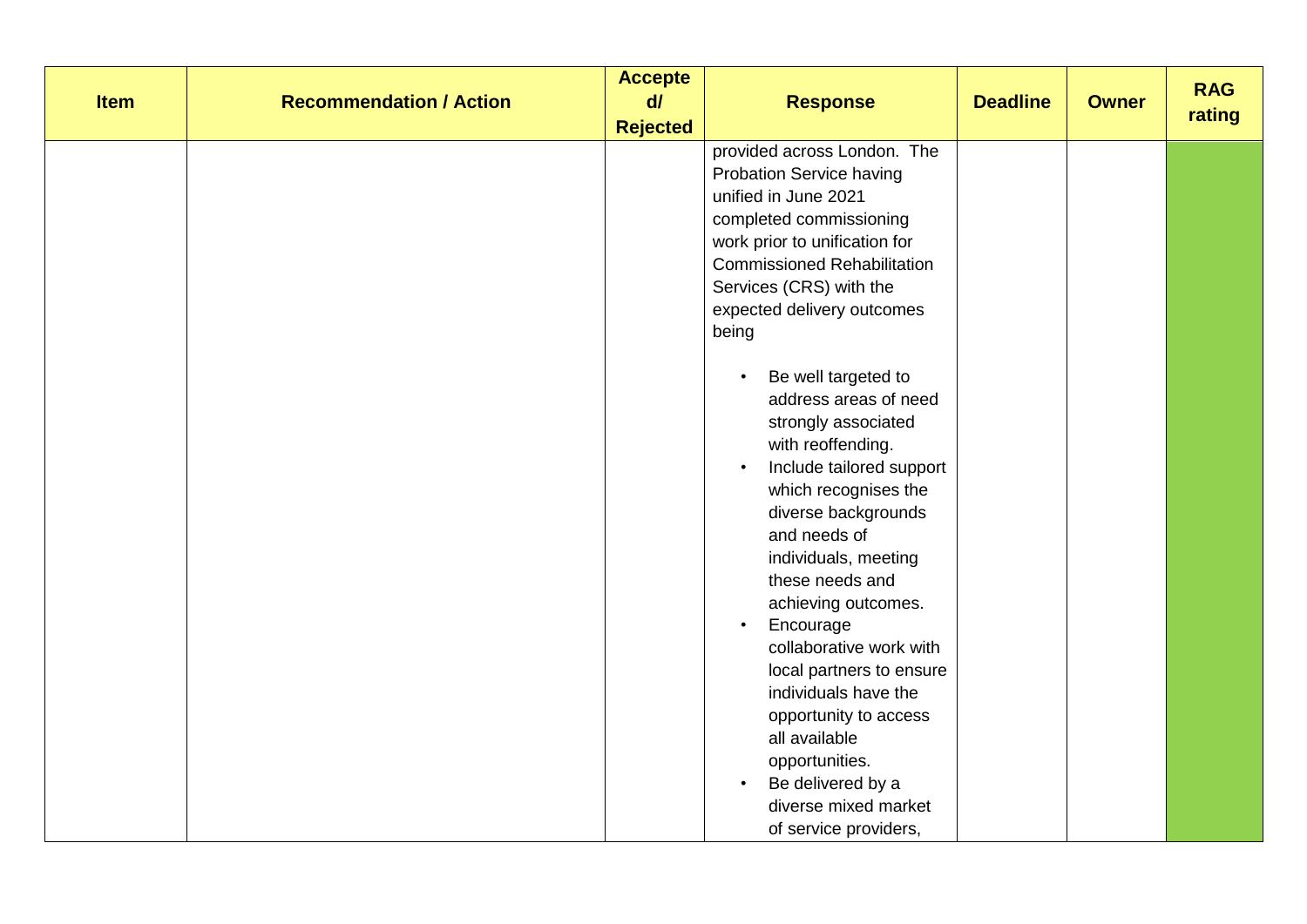| <b>Item</b> | <b>Recommendation / Action</b> | <b>Accepte</b><br>$d\vec{l}$<br><b>Rejected</b> | <b>Response</b>                                                                                                                                                                                                                                                                                                                                                                                                                                             | <b>Deadline</b> | <b>Owner</b> | <b>RAG</b><br>rating |
|-------------|--------------------------------|-------------------------------------------------|-------------------------------------------------------------------------------------------------------------------------------------------------------------------------------------------------------------------------------------------------------------------------------------------------------------------------------------------------------------------------------------------------------------------------------------------------------------|-----------------|--------------|----------------------|
|             |                                |                                                 | making the most of<br>expertise from the<br>public, private,<br>voluntary, community<br>and social enterprise<br>sectors.<br>Increase judicial and<br>$\bullet$<br>other stakeholder<br>confidence in the<br>interventions that will<br>be available to those<br>under Probation<br>supervision.<br><b>Ensure that services</b><br>$\bullet$<br>are delivered in a way<br>that is easy to access<br>and meets the priority<br>needs within every<br>region. |                 |              |                      |
|             |                                |                                                 | The CRS provision is<br>commissioned for the benefit<br>of people on probation/licence<br>and is primarily community-<br>based provision. The<br>exception to this is the<br>accommodation service which<br>has an in-reach element in<br>custody pre-release, while<br>referrals for accommodation<br>are made pre-release.                                                                                                                                |                 |              |                      |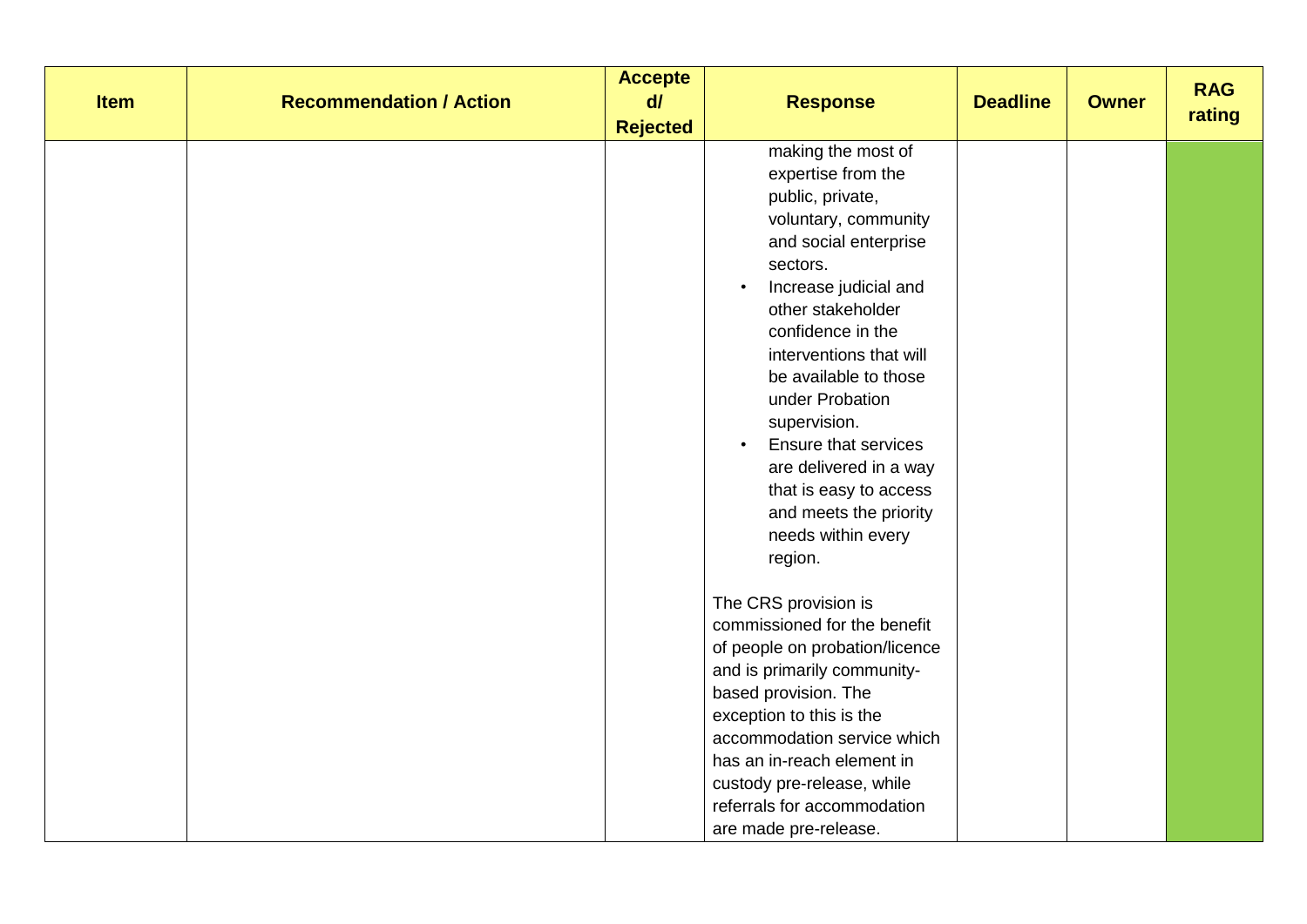|             |                                | <b>Accepte</b><br>$d\theta$ |                                  |                 |              | <b>RAG</b> |
|-------------|--------------------------------|-----------------------------|----------------------------------|-----------------|--------------|------------|
| <b>Item</b> | <b>Recommendation / Action</b> |                             | <b>Response</b>                  | <b>Deadline</b> | <b>Owner</b> | rating     |
|             |                                | <b>Rejected</b>             |                                  |                 |              |            |
|             |                                |                             |                                  |                 |              |            |
|             |                                |                             | To support the commission        |                 |              |            |
|             |                                |                             | services there are clear         |                 |              |            |
|             |                                |                             | boundaries between               |                 |              |            |
|             |                                |                             | rehabilitative interventions     |                 |              |            |
|             |                                |                             | delivered by Probation Service   |                 |              |            |
|             |                                |                             | intervention team colleagues,    |                 |              |            |
|             |                                |                             | one-to-one work delivered by     |                 |              |            |
|             |                                |                             | probation practitioners and      |                 |              |            |
|             |                                |                             | specialist Commissioned          |                 |              |            |
|             |                                |                             | Rehabilitative Services (CRS).   |                 |              |            |
|             |                                |                             | Mobilisation of the CRS was      |                 |              |            |
|             |                                |                             | initiated preceding unification  |                 |              |            |
|             |                                |                             | with referrals being accepted    |                 |              |            |
|             |                                |                             | within 2-weeks of the            |                 |              |            |
|             |                                |                             | unification date which enabled   |                 |              |            |
|             |                                |                             | the providers to process the     |                 |              |            |
|             |                                |                             | referrals from day one of        |                 |              |            |
|             |                                |                             | unification and minimise any     |                 |              |            |
|             |                                |                             | gaps in service provision.       |                 |              |            |
|             |                                |                             | To ensure that all staff and     |                 |              |            |
|             |                                |                             | those on Probation are able to   |                 |              |            |
|             |                                |                             | utilise the commissioned         |                 |              |            |
|             |                                |                             |                                  |                 |              |            |
|             |                                |                             | services on offer and            |                 |              |            |
|             |                                |                             | understand the new processes     |                 |              |            |
|             |                                |                             | for referrals there has been     |                 |              |            |
|             |                                |                             | mandatory training for all staff |                 |              |            |
|             |                                |                             | on the new CRS process.          |                 |              |            |
|             |                                |                             | Within Lambeth there have        |                 |              |            |
|             |                                |                             | been all staff briefings from    |                 |              |            |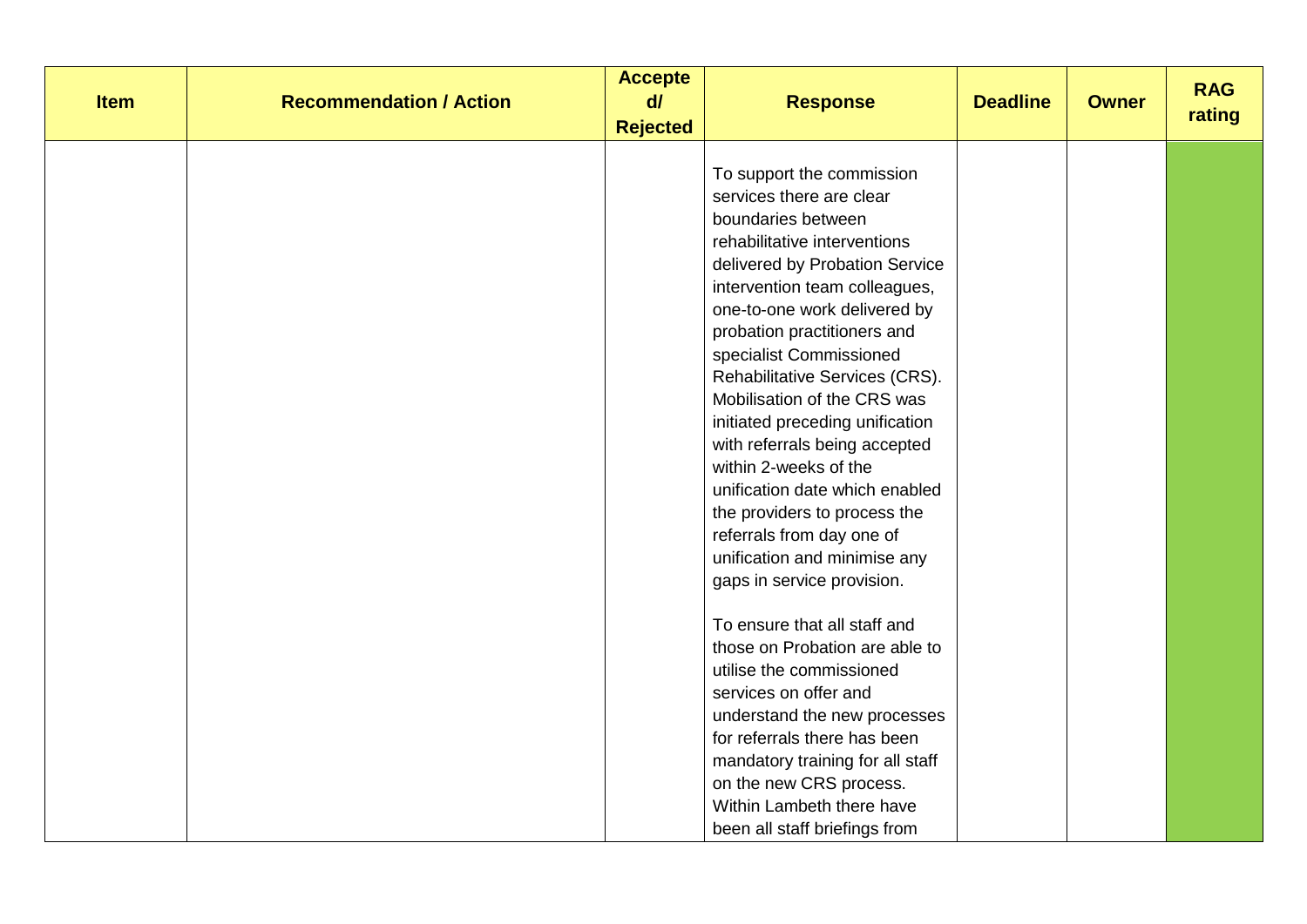| <b>Item</b>                                                        | <b>Recommendation / Action</b>                                                                                                                                                             | <b>Accepte</b><br>$d\ell$<br><b>Rejected</b> | <b>Response</b>                                                                                                                                                                                                                                                                                                                                                                                                                                                                                                                                                                                                                                                                       | <b>Deadline</b> | <b>Owner</b>                | <b>RAG</b><br>rating |
|--------------------------------------------------------------------|--------------------------------------------------------------------------------------------------------------------------------------------------------------------------------------------|----------------------------------------------|---------------------------------------------------------------------------------------------------------------------------------------------------------------------------------------------------------------------------------------------------------------------------------------------------------------------------------------------------------------------------------------------------------------------------------------------------------------------------------------------------------------------------------------------------------------------------------------------------------------------------------------------------------------------------------------|-----------------|-----------------------------|----------------------|
|                                                                    |                                                                                                                                                                                            |                                              | some of the new providers with<br>more planned to ensure there<br>is increased understanding<br>and take up of the services on<br>offer.<br>As the transition period<br>continues, the referral data is<br>being collected on a London<br>and then borough level for<br>each service. This ensures<br>that services with lower-than-<br>expected referrals are<br>investigated to understand the<br>reasons why and support an<br>increase in referrals. Alongside<br>the analysis of data there are<br>feedback loops at practitioner,<br>operational manager and<br>strategic levels to ensure the<br>services being delivered are<br>benefitting those on subject to<br>Probation. |                 |                             |                      |
| 14. 2020 Safer<br>Lambeth<br>Partnership<br><b>Scrutiny Report</b> | That clarification be sought regarding the Safer<br>Lambeth Partnership's position on protests in light of<br>the reference to "tackling" protests in the committee<br>report (para. 7.13) | Accepted                                     | It is the responsibility of the<br>Safer Lambeth Partnership to<br>ensure protests are managed<br>in a constructive manner that<br>ensures the safety for all<br>concerned in and around the<br>protest. The use of the word<br>"tackle" in this instance was to                                                                                                                                                                                                                                                                                                                                                                                                                      | May 2021        | Nigel<br>Lambert<br>(PPARS) | G                    |